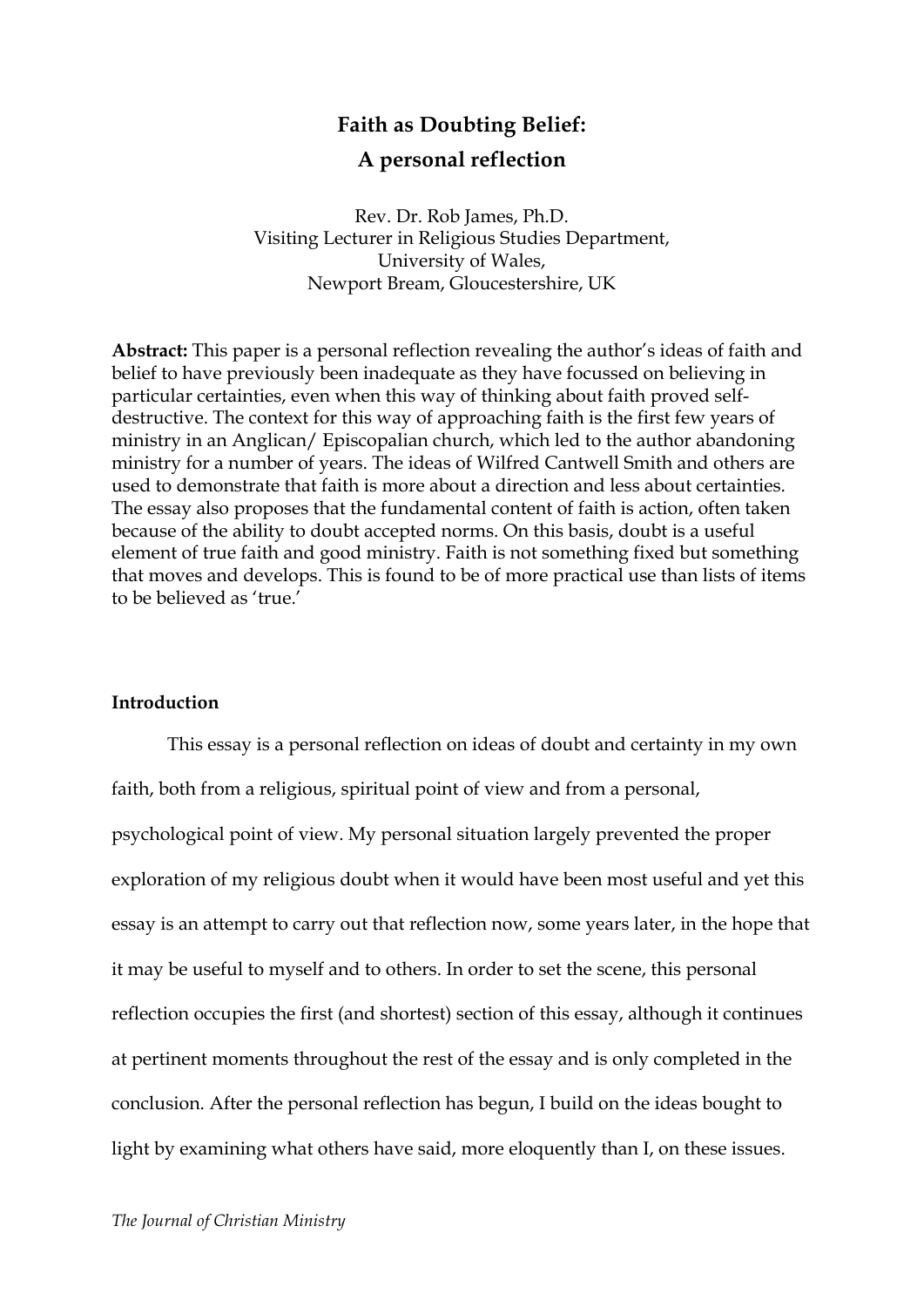Most of this is guided by Wilfred Cantwell Smith's work on faith and belief, but other theologians, including those who disagree with Smith, are also examined. There is a sense in which this is an essay written to myself, in order to bear witness to myself and to work out my own thoughts. Others are welcome to read, on the understanding that any conclusions I reach are probably somewhat provisional. Indeed, it may be that in this life this topic can only ever be provisional. However, in the conclusion I do reach some suggestions about the way in which faith and doubt can be viewed that I hope will be of use to others as well as to myself.

#### **A personal experience of doubt**

*The Journal of Christian Ministry* As a curate in the Church of England in a collection of twelve rural parishes, the aspect of my life I struggled with most of all was what I thought was the weight of the expectation to have faith. I did not have sufficient faith. Reflecting on this time now, some years later, it seems that it was not faith that was the real issue, but rather a lack of certainty. That is borne out by the fact that just two weeks before I ceased to work for the church or to celebrate its rites for some years, I was deeply involved in bringing someone to the Christian faith. I myself had no idea what faith I had left at this point nor what any of it meant, but could still see that faith was a good, even enviable, way of life. Maybe I was living vicariously through this new convert, hoping they could live a life I could not live. Maybe my involvement was from selfish motivations. Maybe, but I think not. I think I still had faith and hoped that others could have it too. Only a few close friends in the congregations knew that I was not going on to another Church job; I wanted everyone's faith to be kept intact and had no wish to damage it. But I had had too much experience of two aspects of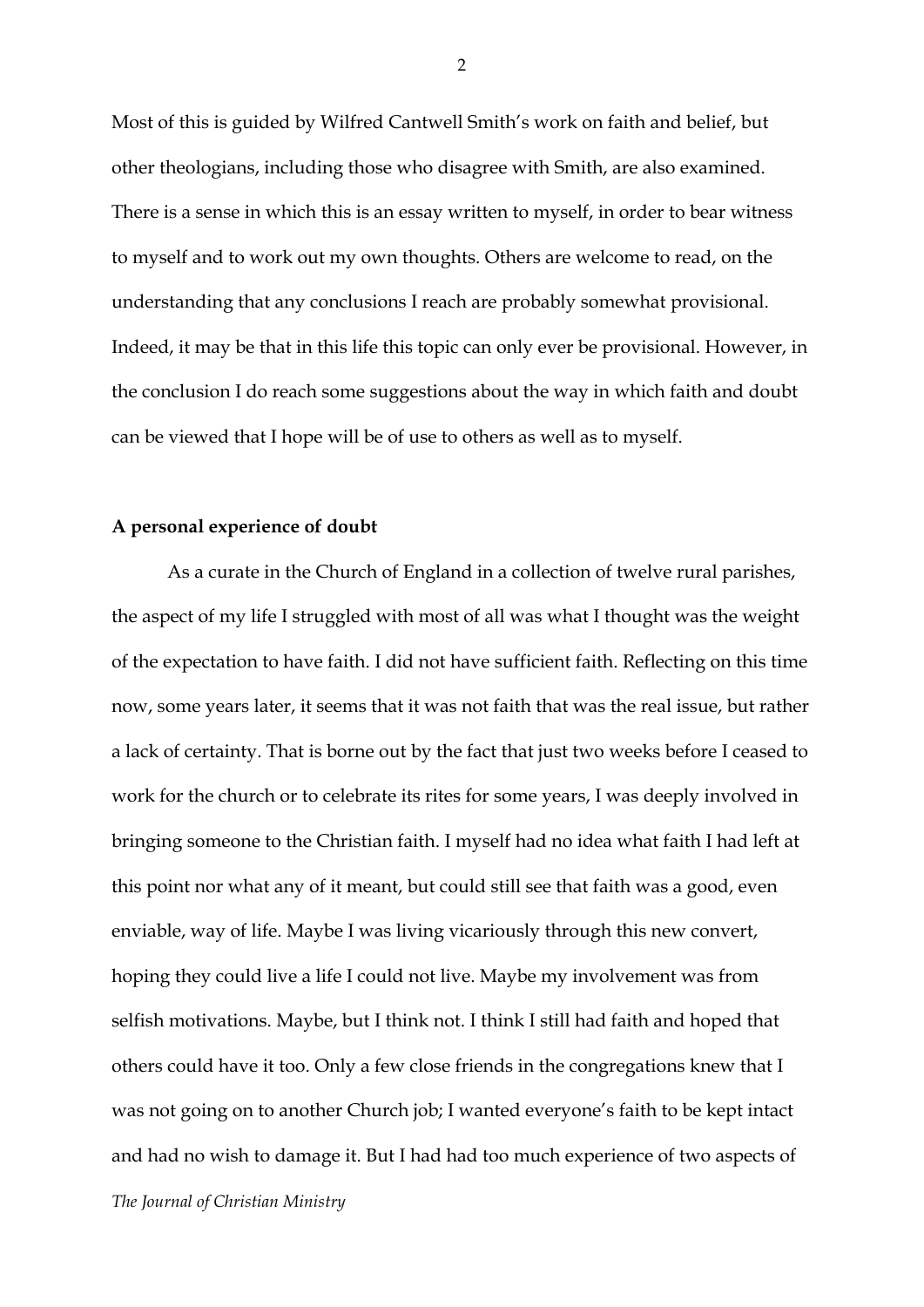the Church, one of which had (wrongly) demonstrated to me that certainty was necessary for faith and the other of which had (again wrongly) demonstrated that self-loathing, or at least extreme self-doubt, was also a requirement. I will unpack this in a brief way below.

It is striking to look at the sermons I preached whilst in my curacy. They morph over time from probing investigations that invite the congregation to do most of the work themselves into messages preached with certainty. Why I made this transition is not all that clear. It seems likely that this was because I felt, wrongly or rightly, that this is how I was expected to preach by my superiors, maybe also by some in the congregation. However it happened, I was aware that I became increasingly detached from what I preached, increasingly less convinced by what I was saying. But I also felt unable to voice my doubts, my uncertainties, partly because I never felt confident to do so for fear of being removed from post as unfaithful (either through official channels or through more subtle pressure) and partly because I had no wish to damage the faith of those I perceived to be the more faithful. Thus I was stuck in a loop of increasing difficulty, having to preach with certainty and to be certain in other, non-preaching situations, whilst also becoming more and more aware of my dishonesty in so doing.

*The Journal of Christian Ministry* The second issue I struggled with is also about faith and doubt, but rather than being about religious faith and doubt *per se*, it is about personal faith and doubt, faith and doubt in myself. This is a little harder to pin down that the issues relating to my preaching and other certain interactions. This is less about what I was feeling in an immediate sense and more about the secondary reflections I made about not wanting to be cast into a particular mould. Three instances with superiors in the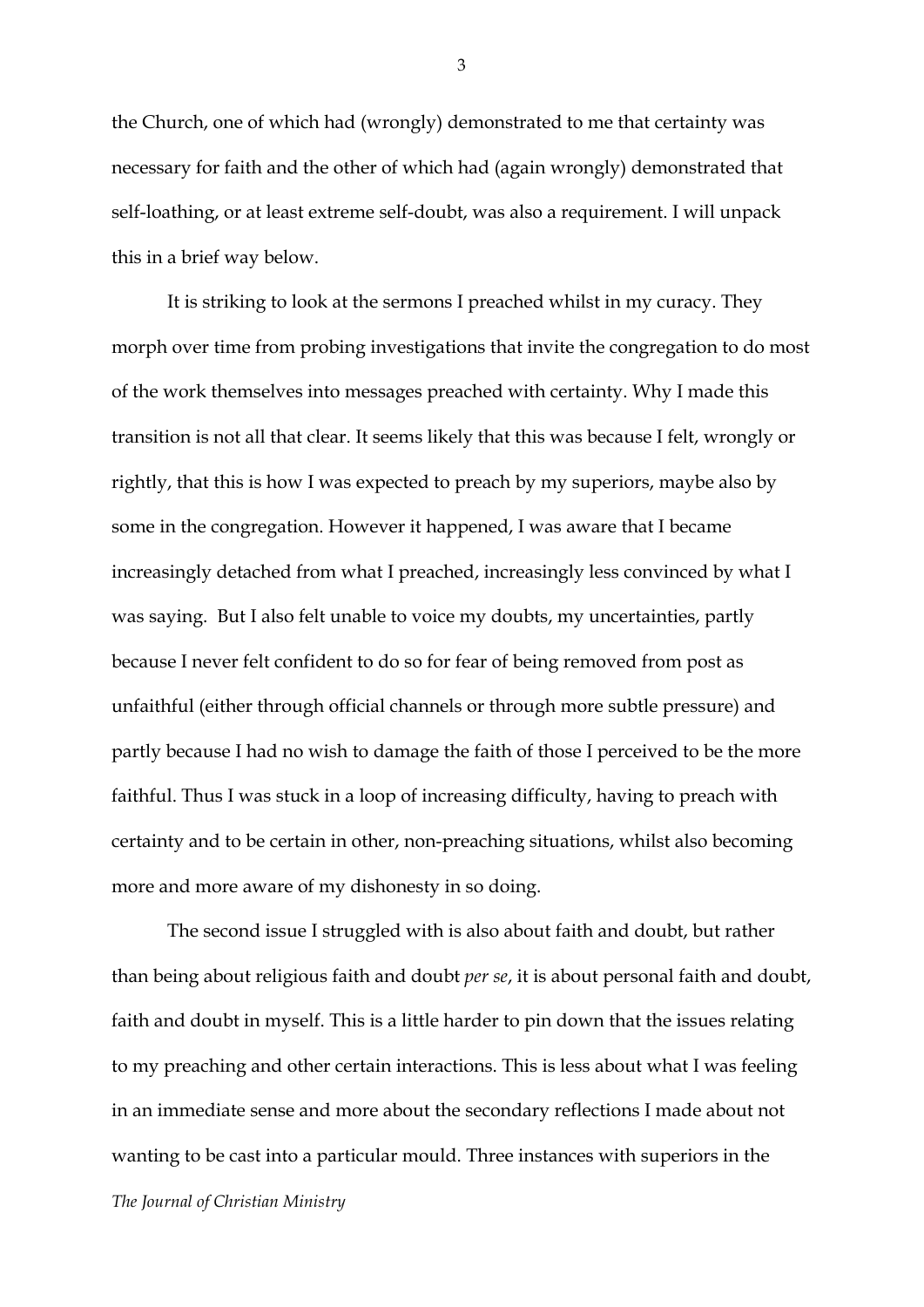*The Journal of Christian Ministry* diocese are emblematic of this. There was a situation where one my superiors in the diocese had a complete breakdown in a meeting. He was chairing the meeting and the entire meeting came to revolve around him breaking down in tears. There is not really a problem with this. People have bad days. But this happened repeatedly and message, confirmed by him outside of the meetings, was that vulnerability like this was of vital importance in the work of a priest. I did not see it as vulnerability but as self-indulgent and 'Pollyanna-ish.' It was, and here I *was* certain, not a way of life I wanted to live. At least, my superior was not demonstrative of the sort of person I wanted to be. Second, and briefly because the points arising from it are echoed in the third instance, there was the occasion of a layman setting up a home group. This was met with horror by one of my superiors. He called me to his study where he asked me what I thought of it. I was positive. I was kept for some while being asked different things about the home group. It was only when I lied through my teeth and said it was a bad idea, would go wrong and we, the clergy, would have to pick up the pieces that the interview was at a close and I could continue my day. Third, the same individual accused me of sending pornography to his computer, via an email. The implication was that I was a sinful user of pornography and had also been stupid in sending an email containing these images. What had actually happened was that I had sent an image of one of our church events. When my superior had downloaded it, he had seen the image, then clicked 'next' and it had taken him to pictures already on his hard drive. I had no difficult in imagining where the images had come from. It was a shared computer and he had a teenage son. As it was, although I denied sending pornography, he was only grudgingly convinced. I never received one word of apology and I always felt under suspicion. Although always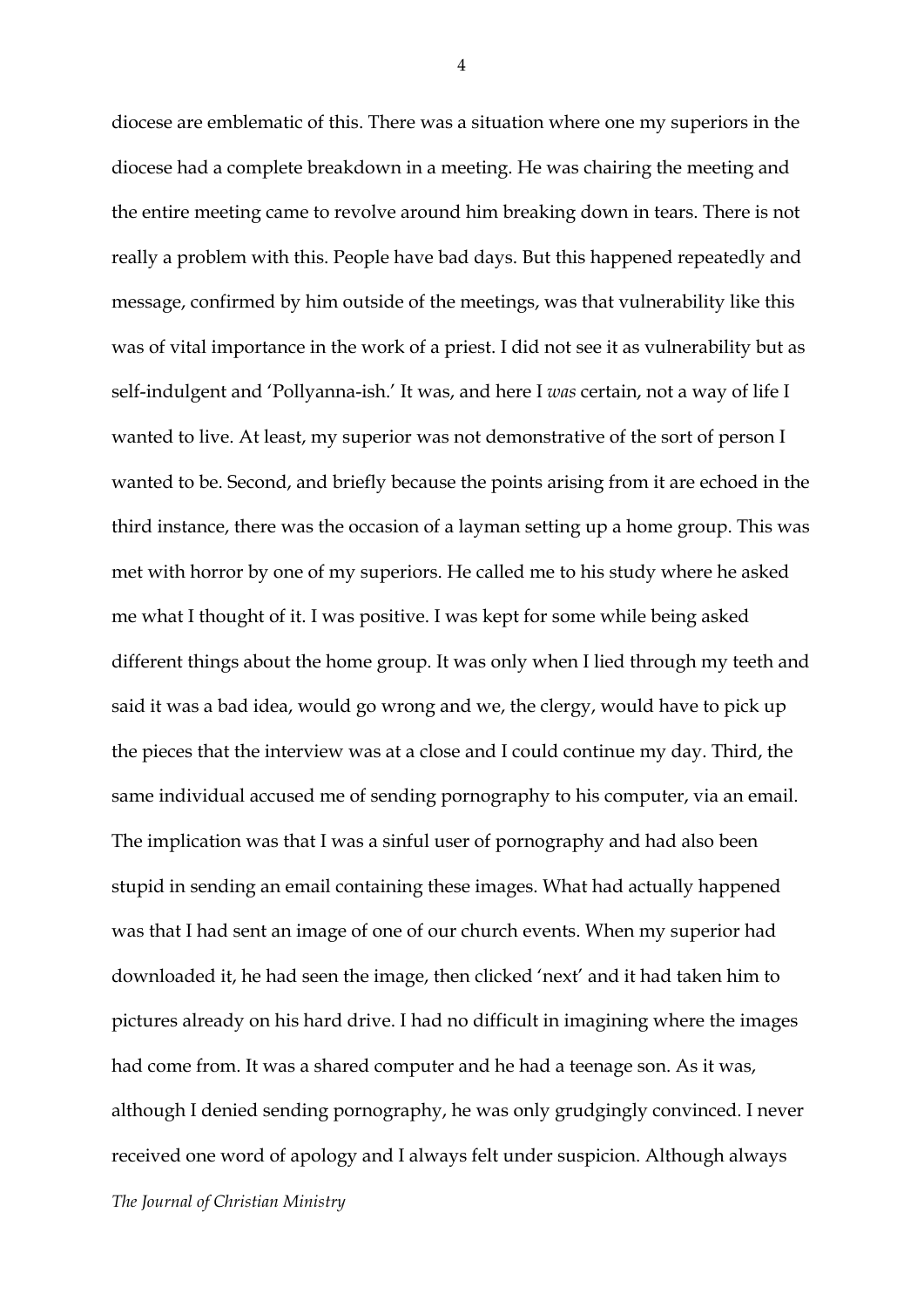sure of my own positive nature and, although a sinner, sure of my innocence with respect to the pornography charges, these and other similar instances were very wearing. None of this was what I had signed up for and I doubted I could continue to serve the Church.

In all of my personal difficulties ostensibly with faith and doubt, it seems that my difficulties were never with faith and doubt as such. On the one hand, my difficulty was with trying to have the type of faith I thought I was expected to have and, on the other hand, with fighting against the person that, rightly or wrongly, I felt others were trying to mould me into. My mistake all along was to try to live a falsely certain faith rather living the faith I had. But this mistake was, I think, made more possible by feeling the pressure of expectation to be a particular sort of person. As deviation from this mode of being was not acceptable, I never felt able to deviate from my trajectory of increasingly certain, yet false, faith. And what is more, I had nowhere to take my doubts.

#### **Applying Smith's ideas of faith and belief**

*The Journal of Christian Ministry* According to Smith, one of the problems that modern day religion faces, even if it is unaware that it faces it, is that there is a lack of awareness about what the word 'belief' means. This is particularly true for the Christian world, especially with the prevalence of English translations of the Bible. The word 'belief' in the English Bible is no longer an adequate translation of the concept of those who wrote the text. Smith suggests that there are three modern usages of 'belief.' First, it may be used in the sense of a person reporting that another recognises a particular fact. Second, it may imply that one is of the opinion that a particular fact is the case. Third, it may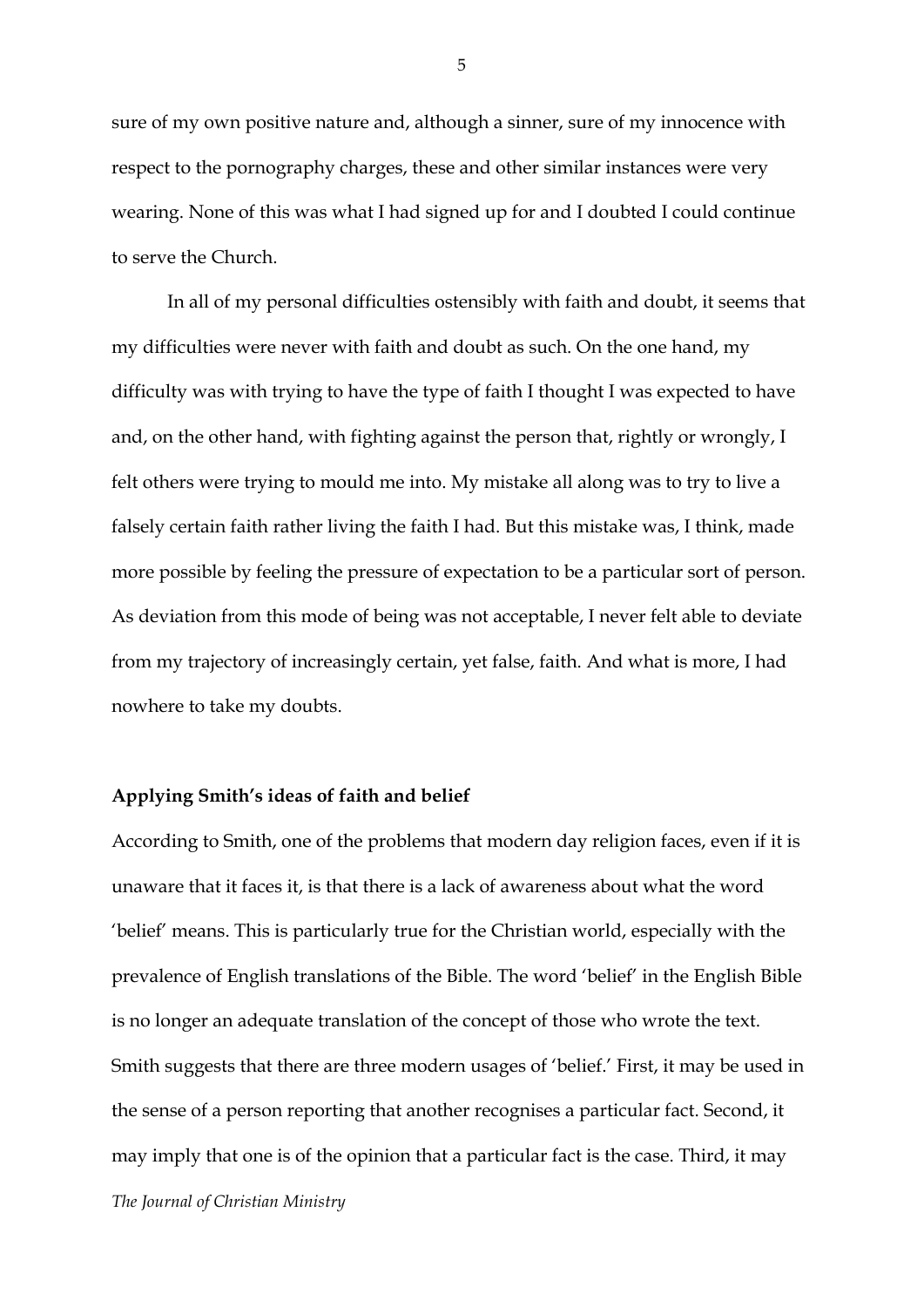mean that one imagines a particular fact to be true. The differences are subtle but important. In the first instance, recognition of a fact, both those reporting and those believing are certain that the fact in question is correct. By contrast, the second possibility, opinion about the veracity of a fact, implies that there is a large measure of doubt on the part of the person reporting the fact and possibly also on the part of the person said to hold that opinion (although this is not necessarily the case). The third possibility, of imagining a fact, implies that the person reporting the belief is sure that it is incorrect, fanciful even. Smith contends that belief used to imply recognition but has come to imply opinion or even an imagining.1 To suggest that the Bible's authors hoped people would come to hold a certain opinion about God makes a mockery of them.2 No. They hoped people would recognise the truth they had also seen, that this would have an existential impact upon people's lives. The modern meaning of 'belief' as opinion, Smith contends, has no place in an honest translation of the Bible, possibly with the single exception of the 'belief' of demons in God found in the letter of James.<sup>3</sup> In the Bible it is only here, with the demons, that head and heart are not linked, that belief is opinion only.

Applying Smith to my own situation is instructive. It appears that if 'belief' is a word that could be applied to me, it was more in the sense of the demonic experience of head and heart not being linked. There was a time when they were, but head and heart certainly became decoupled. I did indeed begin to talk about beliefs in an abstracted sense and failed to live what I talked about. A brief note is

*The Journal of Christian Ministry*

<u> 1989 - Jan Samuel Barbara, margaret e</u>

<sup>1</sup> These three meanings of 'belief' outlined and explained in Wilfred Cantwell Smith, *Faith and Belief*, Princeton: Princeton University Press, 1979, 116-121 and his, *Believing: An Historical Perspective*, Washington: OneWorld, 1998, 76ff (First published as *Belief and History* by Virginia University Press in 1977).

<sup>2</sup> Smith, *Believing: An Historical Perspective*, 78. <sup>3</sup> Ibid., 77f.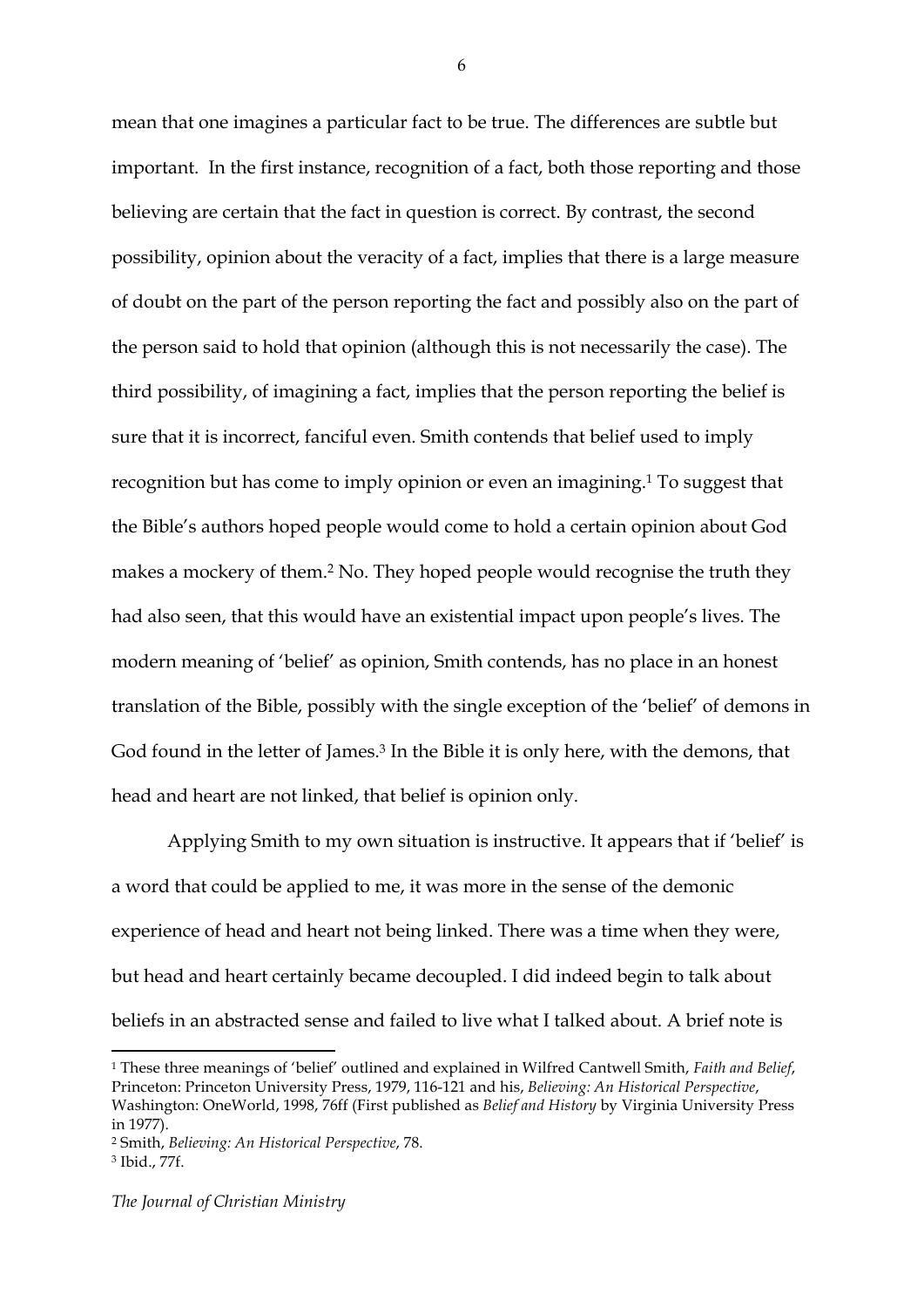needed about my greatest joy in ministry, which is to stand at the altar with a congregation gathered in the church and to say the mass. It is difficult to pin down exactly why this is such a joy, but I think it is to do with it being a form of ecstatic experience. Ecstatic in the rather precise Study of Religions sense in that it is a form of worship which I find moves me beyond myself. Amongst other things, there is a distinct sense of presence at the Eucharist, the presence experienced by the faithful in the bread in the wine and the presence of the priest at the altar in some way representing Christ in the form of an icon. It is a unique privilege to be able to stand as an icon of the divine, and, in part, that is why it is ecstatic. The priest is fully engaged in conducting the service and yet is also a worshipper, attending at the table of the divine priest. My difficulties with faith and doubt, religious and personal, made me lose the sense of being a worshipper. As such I was just a person standing in funny clothes and acting a part. I did not feel I was representing Christ and believed myself to be fraud. In truth, I think I was right. Hopefully not for all time, but certainly then, at that time, heart and head were very clearly not connecting. Demonic belief was the best that was on offer.

Smith points out that in the Bible  $\pi$ ιστις (faith) and its derivatives are usually used without an explicit object. People are said simply to have (or not to have) faith. This is not usually 'faith in God' or 'faith in Christ' but 'faith' as a category sufficient in itself. This suggests that even the life-changing (at least life–informing) belief (at least in so far as it is usually used in the modern world) is different from πιστις in and of itself.<sup>4</sup> To the nature of  $\pi$  is a itself, we shall return presently.

<u> 1989 - Jan Samuel Barbara, margaret e</u>

<sup>4</sup> Smith, *Faith and Belief*, 127.

*The Journal of Christian Ministry*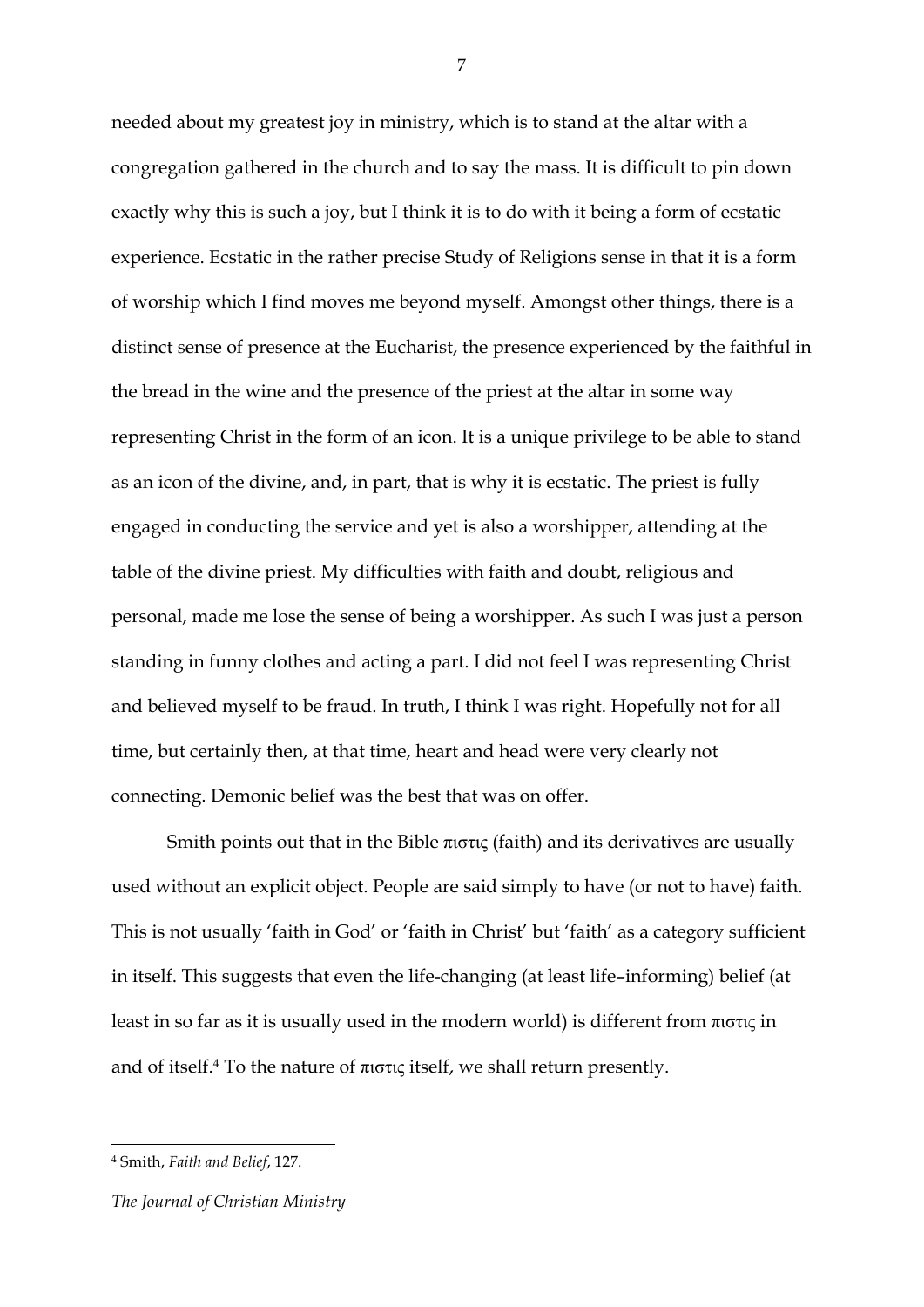Although not identical, faith and belief are inextricably linked. Smith suggests that corporately held beliefs and systems of belief are the place in which an individual's faith develops, whether in support of the general scheme of belief or in opposition to it. However, Smith is at great pains to point out that faith is not belief. Moreover, apart from a brief period in recent Western history, Smith holds that 'no serious and careful religious thinker has ever held that it was.'5 For most of history, the words 'I believe' have been essentially a declaration of faith, but of belief only in very general, overarching terms. 'I believe' once spoke more of the commitment and engagement of the individual who uttered the phrase than of the specifics of what was or was not believed. In general, today, phrases such as 'he believes' or 'they believe' are more common than the phrase 'I believe' and indicate a particular set of specific facts believed in (or perceived to be believed in) by the individuals who are the subject of the comment. 'I believe' still usually indicates that what follows is not so much a list of specific facts, but a declaration of commitment to and engagement with a particular tradition (or, conceivably, an amalgamation of several traditions).<sup>6</sup> In my case, I had come to assume very much (although more in practice than in principle) that the list of precise beliefs constituted that to which assent was to be given. But this was my demonic application of 'believe' and 'belief.' Another way of saying this is that as I acted the part, the consciousness of my so acting made it clear that the beliefs were abstracted rather than being lived.

As indicated a moment ago, the NT lists relatively few specifics after the verb πιστευω, πιστις appearing more often as a concept in and of itself. Smith examines a

<u> 1989 - Jan Samuel Barbara, margaret e</u>

<sup>5</sup> Ibid.

<sup>6</sup> Smith, *Faith and Belief*, chap. 6 and Smith, *Believing: An Historical Perspective*, Chap. 2.

*The Journal of Christian Ministry*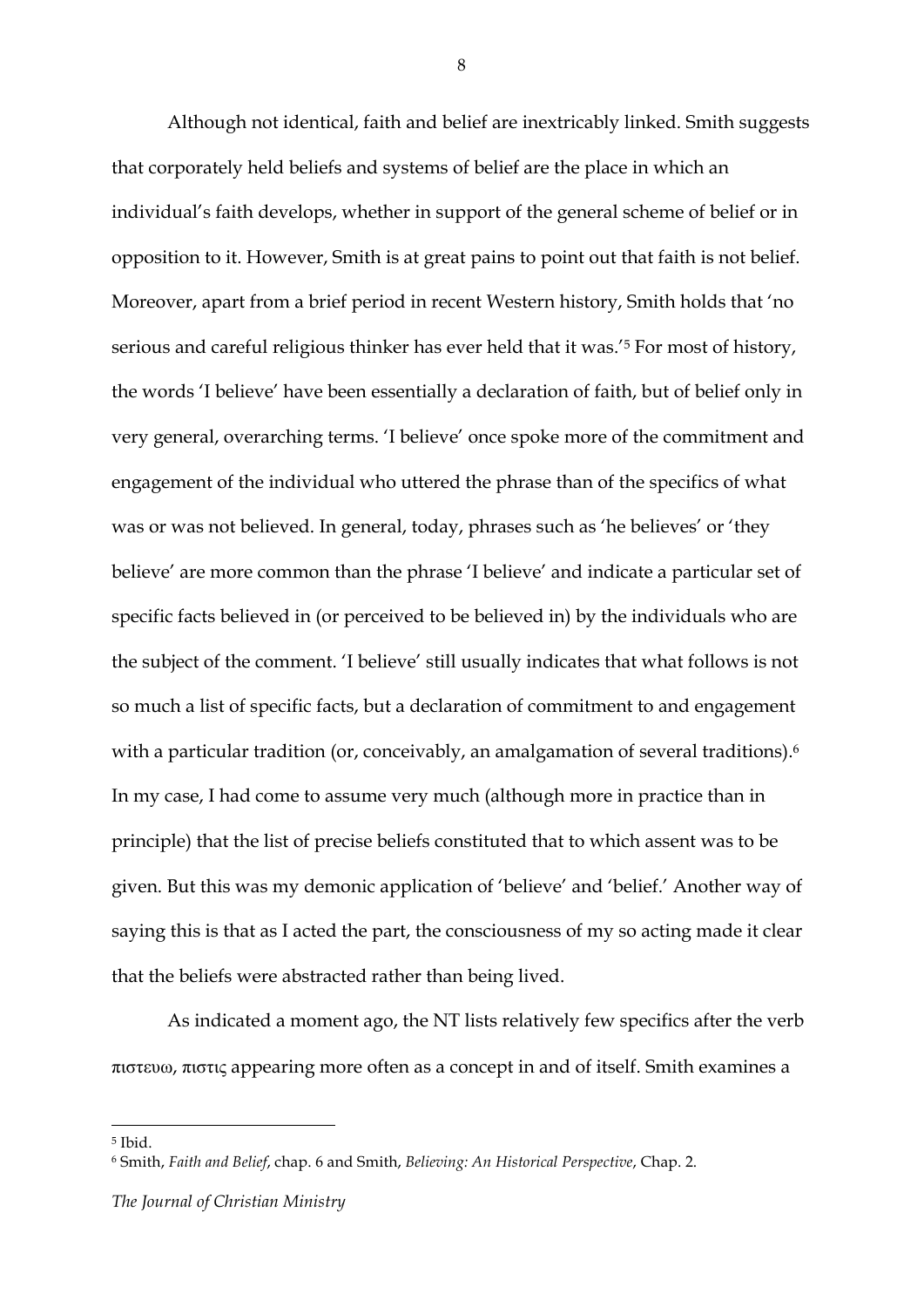number of Christian theologians from history and time after time finds that faith and belief are not thought of as being identical. Even where the individual in question was aware (vividly at least) only of the Christian instance of faith and belief, the two are not equated. Aquinas, for example, saw the specifics of Christian belief (as he knew them) to be a factual expression of universal truths about how the world was. However, for Aquinas, faith was commitment to those facts of belief at a level beyond the intellectual agreement with their veracity. The type of knowledge available to the highly trained intellectual (theological exposition of the specifics of belief) was, for Aquinas, a lesser form of knowledge than that of faith. Furthermore, he had no difficulty in thinking of another's beliefs as wrong whilst simultaneously admitting to their faithfulness as a Christian.7 Very much in agreement with Smith, though almost two thousand years before him, Clement of Alexandria commented that 'Sensation is the ladder to Knowledge; while Faith, advancing over the pathway of the objects of sense, leaves Opinion behind, and speeds to things free of deception, and reposes in the truth.'8 Christian tradition seems to be asserting that faith and belief have always been linked, but they are not the same. Faith is related to the testimonies of the Christian faith, but moves above and beyond these. Clement's comments in particular bring home the idea that to grasp too much to the idea of knowledge or opinion (both being types of belief) is to miss the path of faith.

Knitter finds ideas such as Smith's about faith and belief attractive but also somewhat flawed. When considering (from a Christian point of view) the theological

<u> 1989 - Jan Samuel Barbara, margaret e</u>

<sup>7</sup> Smith, *Faith and Belief*, 78-91. See also Aidan Nichols, *Discovering Aquinas*, London: Darton, Longman and Todd, 2002, chap. 11.

<sup>8</sup> Clement of Alexandria, *The Stromata*, II.4. Quoted as the 'Patristic Reading' in the *American Theological Inquiry*, 5 (1), 2012, 1f.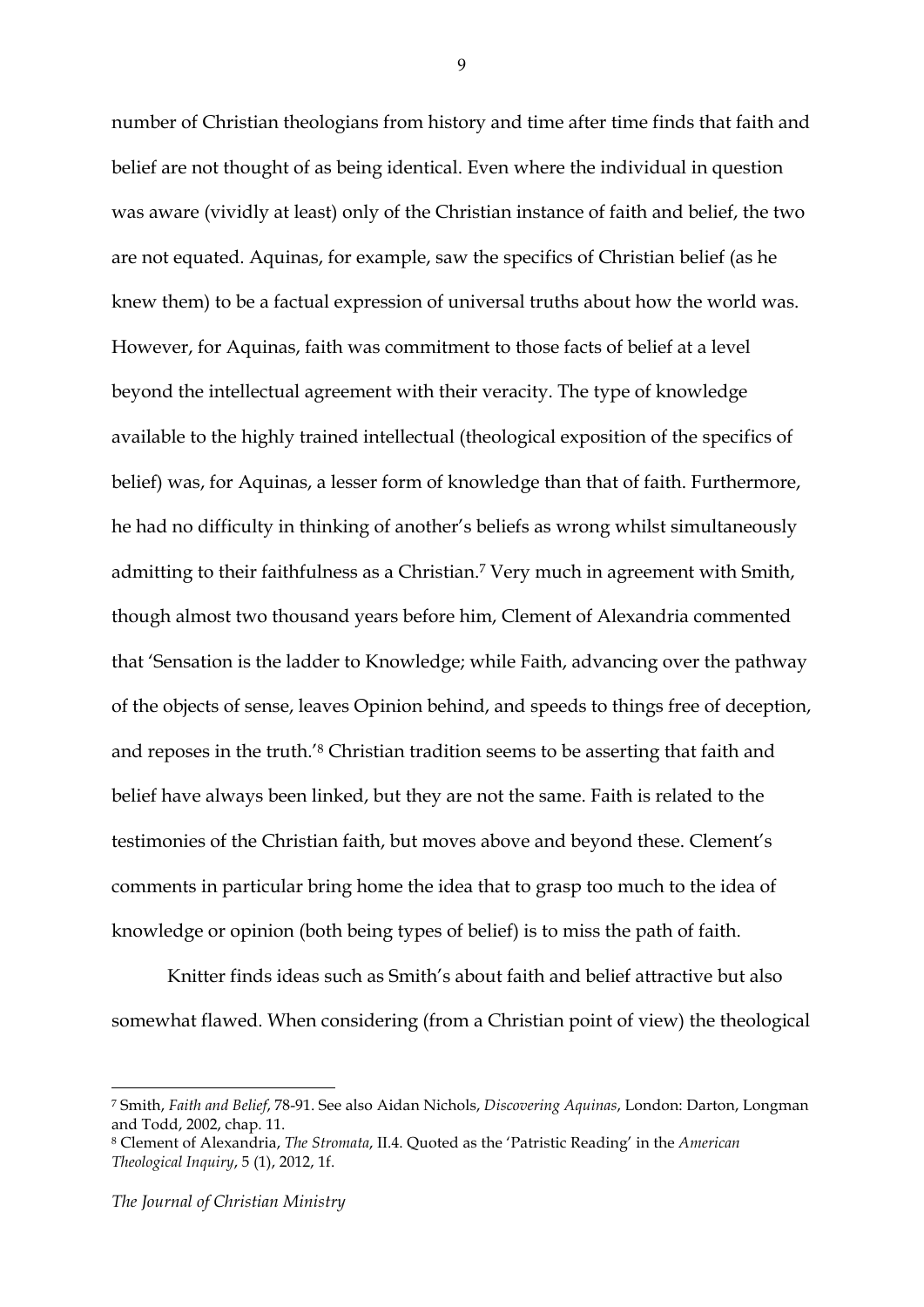question of the scope of salvation it is attractive to suppose that the same measure of faith can exist in very different places leading to very different expressions of that faith. Maybe this can be stretched to include Buddhists, Muslims, atheists and all humanity. It is not necessary for a person with one expression to diminish the faith of another, even if they do not understand their expression. Knitter cautions that from this line of reasoning arises the danger, at least in popular thought, of assuming all religions to be the same. 'External forms of religion *do* affect the way the universe is experienced' and 'certain beliefs and norms may provide a more adequate image of deity or a more relevant morality than other beliefs or norms.'9 Knitter encourages Christianity to be open to extensive dialogue with other traditions, but never to close off the possibility that Christianity is indeed the best way of understanding the transcendent.10 Indeed, in a globalised world, such dialogue is crucial for Christianity's development. Nevertheless, Christ can still be viewed as unique and Christianity can still be pluralistic in terms of salvation whilst affirming its self-belief as a better way of understanding God than other religious traditions.11 Knitter does not therefore go as far as Smith in suggesting the fundamental equality of faith across the world, but nor does he insist, as Rahner does, that all those who are saved are saved by Christ and as Christians, albeit anonymous ones.12

 

<sup>9</sup> Paul F. Knitter, *No Other Name? A Critical Survey of Christian Attitudes Towards World Religions*, London: SCM Press, 1985, 50-4, quotation from 52. Italics in original.

<sup>10</sup> Ibid., Chs. 9 and 10.

<sup>11</sup> Paul F. Knitter, *Jesus and Other Names: Christian Mission and Global Responsibility*, Oxford: Oneworld, 1996, 98-101.

<sup>&</sup>lt;sup>12</sup> Rahner says that 'to be a Christian is simply to be a human being, and one who also knows that this life which he is living, and which he is consciously living, can also be lived even by a person who is not a Christian explicitly and does not know in a reflexive way that he is a Christian.' See Karl Rahner, (translated by William V. Dych), *Foundations of the Christian Faith: An Introduction to the Idea of Christianity*, NY: Crossroad, 1989, 430.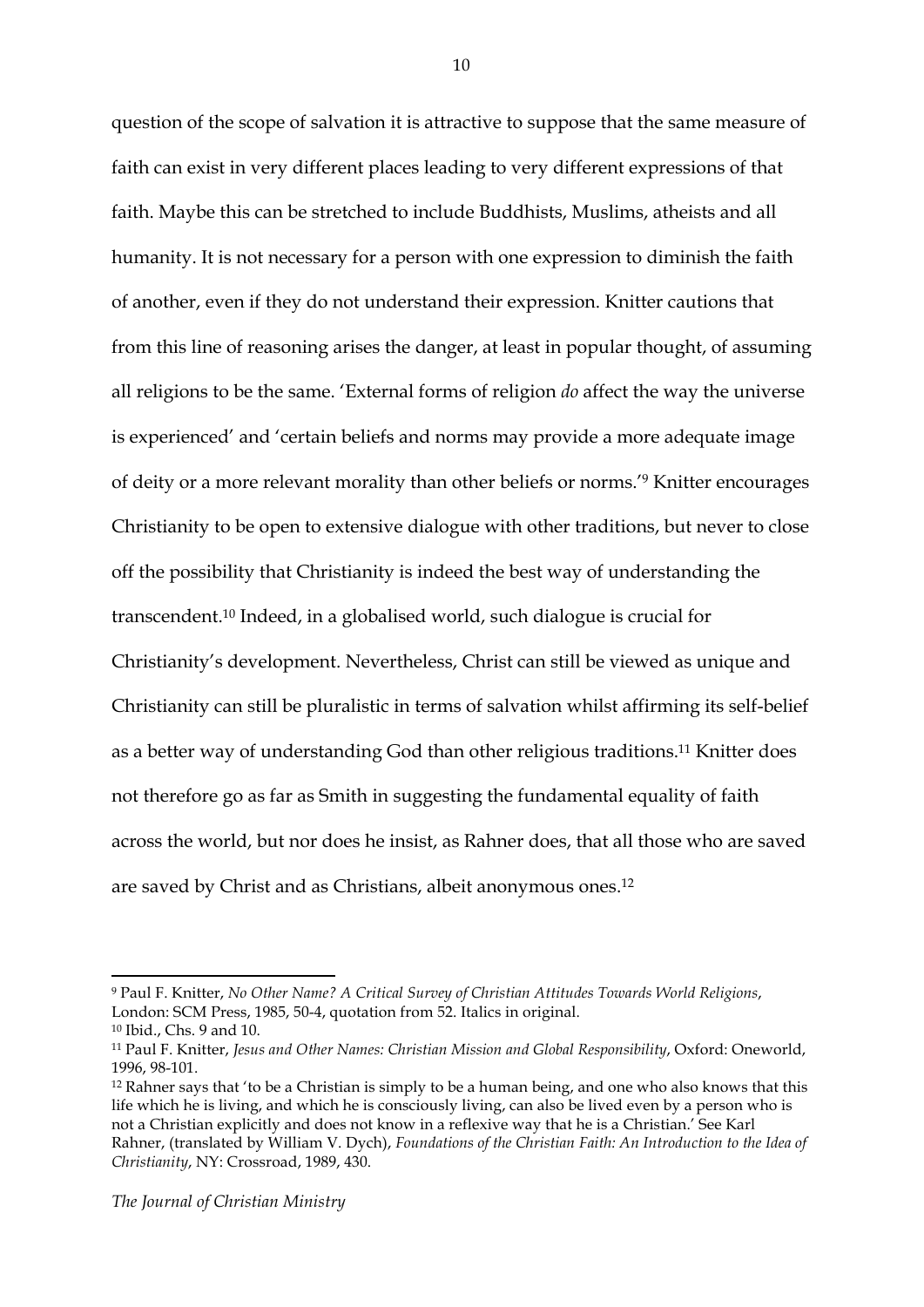Knitter certainly makes a valid comment about the way in which Smith's ideas could descend into pure relativism where everything is the same and nothing is preferred. Whether or not Smith himself saw this danger, he was not one such relativist, continuing to identify himself as a Christian. However, there are points at which Smith comes very close to this. He began his academic work with the study of Islam, which he admitted he used to consider as a defined 'religion.' However, in the process of living amongst Muslims and of considering their participation in their faith, he came to realise that it was almost impossible to specify exactly what any individual believed. Whilst it was easy enough to answer the question of 'what Islam had been' what 'Islam is' (now) is far harder to ascertain.<sup>13</sup> Even if it were possible to give a complete definition of all that Islam has been, this is still not enough to tell us what it is today. The claim by the religious person is that:

> religion is a response to a divine initiative. Islam has been a human activity, and even the Muslim's ideal of Islam has been an evolving human vision. Islam has not been a purely human activity, since it would not have been what it has been at any given moment if those involved in it had not at that moment seen more in it than that; and yet, for all that, it has been human, and an activity. Islam has been something that people do. And since those people have all been different, and living in varying places and times, it has been variegated and dynamic, a living tradition. [It is] fluid, imperfect, creative, dynamic.14

In other words, the fact of the human element in all religion and the fact that humans perceive their participation within religious traditions as being a response to some Transcendent Other means that religion always evades precise definition in its

<sup>13</sup> Wilfred Cantwell Smith, 'Participation: The Changing Christian Role' in Willard G. Oxtoby (Ed.), *Religious Diversity: Essays by Wilfred Cantwell Smith*, NY: Harper Forum, 1976, 117-37, 118f. <sup>14</sup> Ibid., 120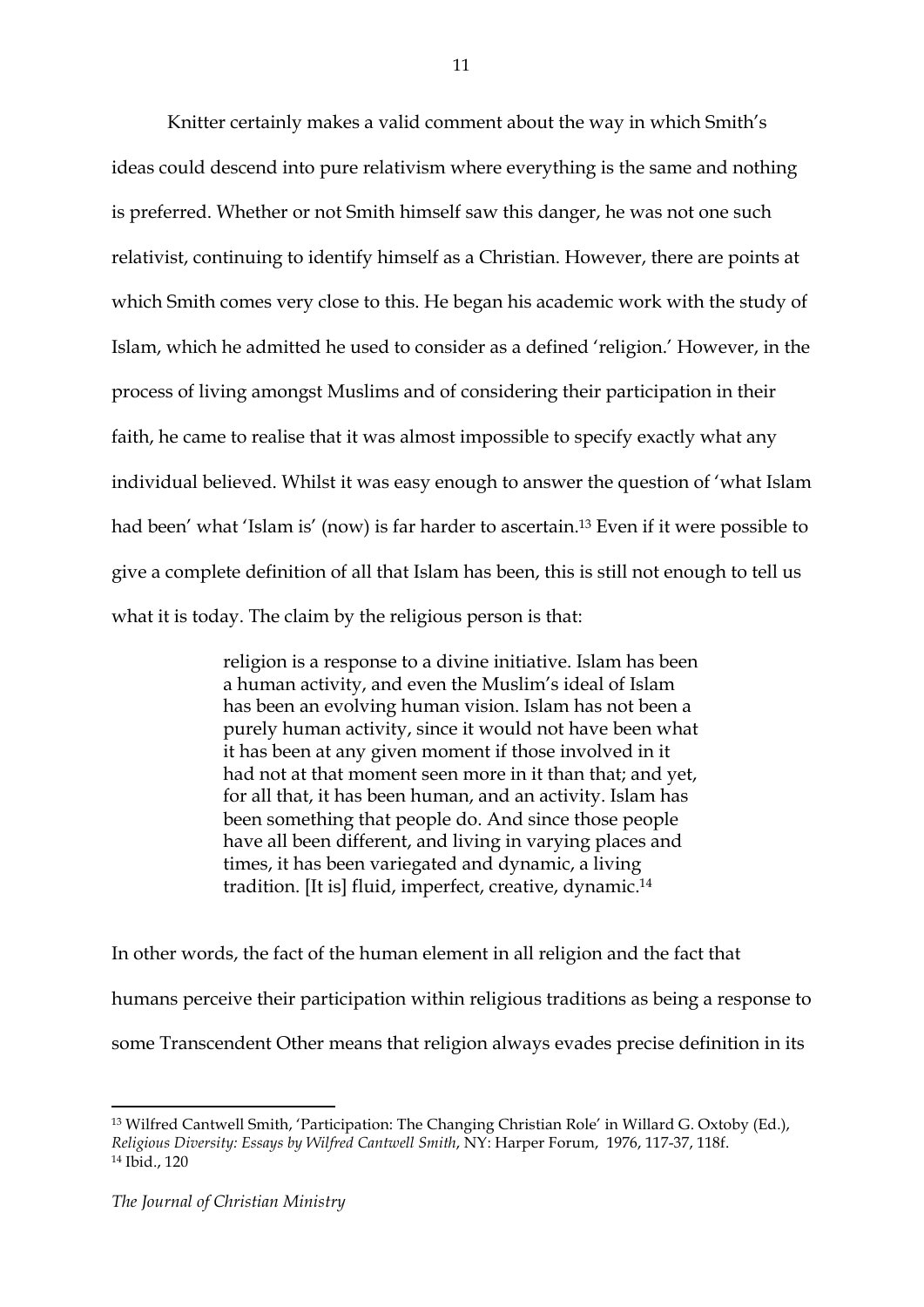most current form. It is an ever-evolving response, reactive both to the Transcendent Other (whether or not conceptualised as 'Divinity') and to the mundane facts of human life and experience. As indicated above, in the modern world, one of those mundane facts is the interaction by a believer with people of many different faiths and with those of none at all. This has always been the case for some believers in some parts of the world, but it is far more universally the case now than ever before. In this, people who designate themselves as Christians will not stop being Christians, nor will those calling themselves Hindus become Jewish or Muslim (although a few from each religion may indeed change their self-perceived religious affiliation). However, in the modern world, the interaction of people from different traditions means that those traditions have far more mutual effect upon one another's present and future content than has been the case in the past. For good or ill, there is a sense in which humanity is now one religious community, or is at least on its way to becoming so. Traditions of belief will not stop existing and will not fuse as such, but cannot help but be influenced by one another.15 Thus Smith himself avoids the relativism that Knitter worried about. Religious traditions are dynamic and 'Islam' or 'Sikhism' should be thought of only as shorthand for the dynamic process of continually becoming as authentically Muslim or Sikh as a believer (or maybe a 'faither'?) can contrive to be, right now, and then tomorrow, and then the next day.

All of this puts some of my own issues of faith and doubt experienced during my curacy into some sort of perspective. However real my feelings were around the need to only interiorise my doubts and the perceived need to avoid voicing these,

<u> 1989 - Jan Samuel Barbara, margaret e</u>

<sup>15</sup> Smith, *Towards a World Theology*, chaps. 6 and 7 and Smith, 'Participation,' 136f.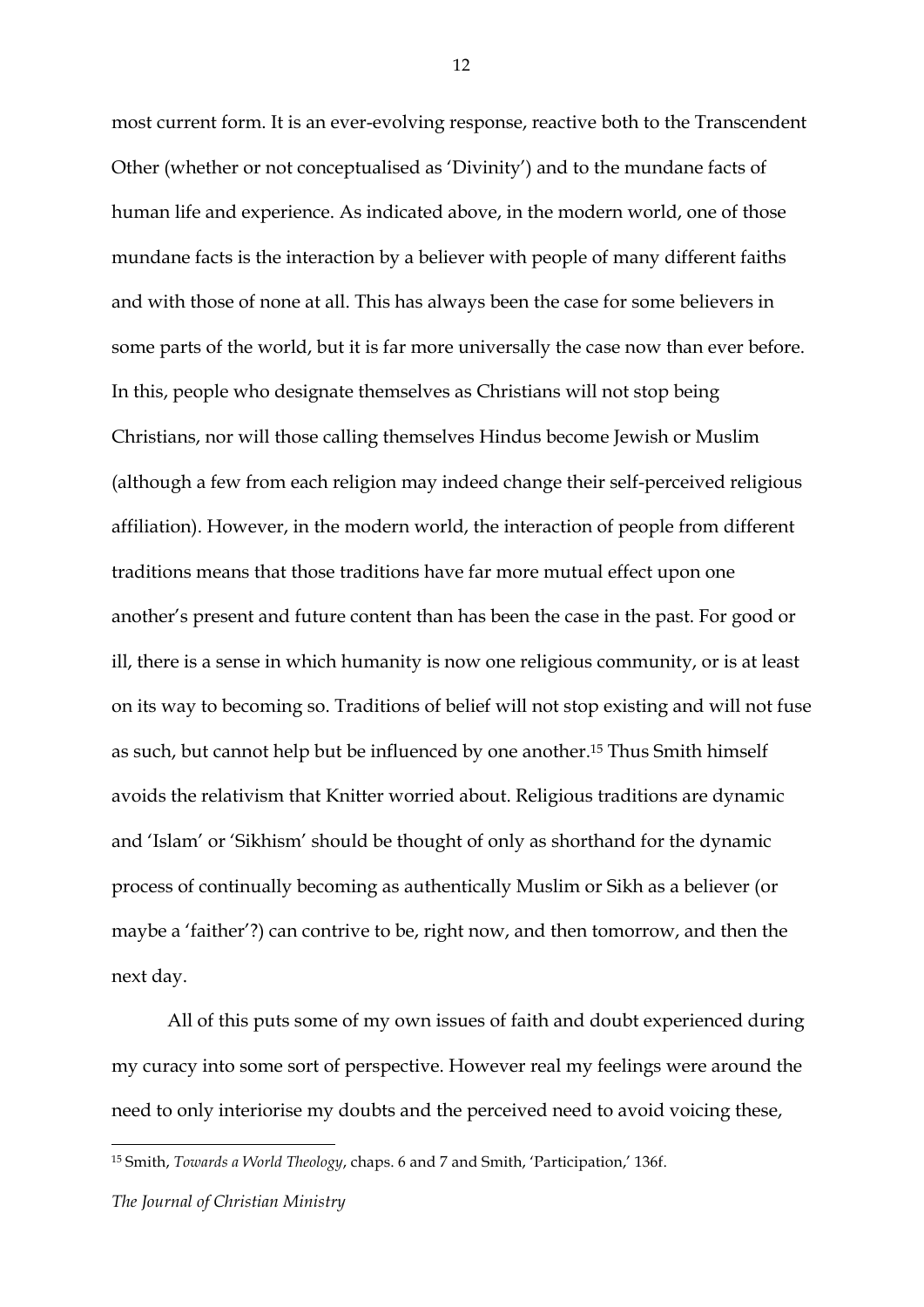there was a category error at the heart of all this, in that I had made a false assumption that belief was essentially a quasi-factual proposition to which the church required assent. What is required instead is a commitment to a path, something dynamic and changing rather than a fixed point. In this model, faith itself is a type pilgrimage. But this pilgrimage cannot reach the final destination in this life, apart maybe from brief mystical experiences in which the ultimate goal is glimpsed. In the waking and non-mystical life, to reach 'the goal' is to stultify, becoming faithless through the ascription of the title 'the Ultimate' to that which is not ultimate, but a mere point on the path rather than its end.

### **The content of faith**

Let us focus a little more on some arguments around the theory of faith and its content. As he has provided much guidance up to this point, we will begin with an attempt to distil Smith's ideas. 'All religions are new religions, every morning. For religions do not exist up in the sky somewhere, elaborated, finished, and static; they exist in men's hearts.'16 This is rather the point of the belief-faith distinction. Faith is of the heart and of its very nature always eludes precise definition. For Smith, the highest and most accurate definition of the concept 'religion' is indeed 'the faith in men's hearts.'17 Two quotations from Smith's *Believing: An Historical Perspective* are in order here, although we will come to the second a few paragraphs hence. The first quotation demonstrates the point that Smith makes about the priority of faith over

<sup>&</sup>lt;sup>16</sup> Wilfred Cantwell Smith, 'Comparative Religion: Whither – and Why?' in Willard G. Oxtoby (Ed.), *Religious Diversity: Essays by Wilfred Cantwell Smith*, NY: Harper Forum, 1976 ,138-157, 142. <sup>17</sup> Ibid., 146f.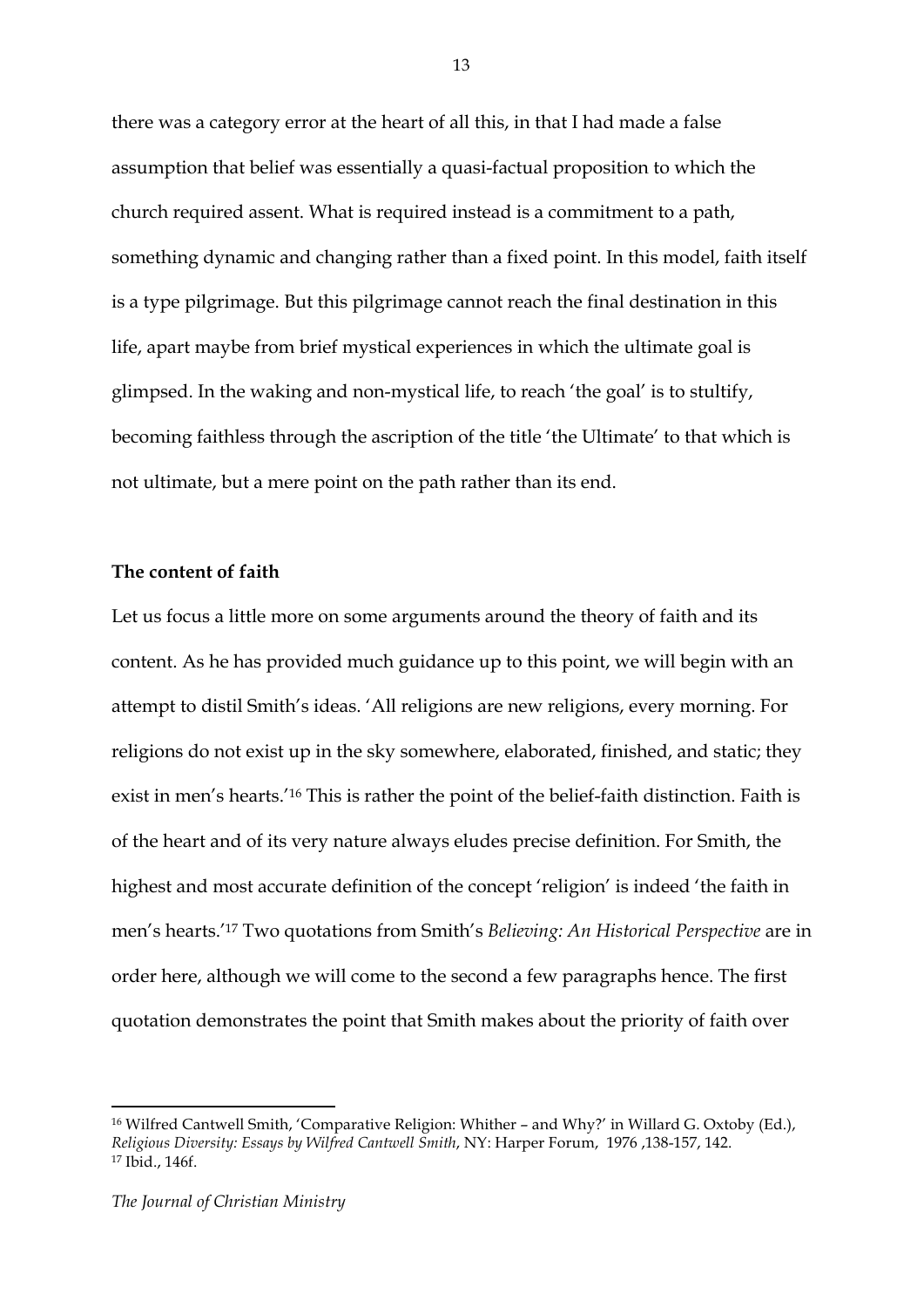belief. It hints at faith as being akin to insight and more like Kuhn's paradigms<sup>18</sup> than the particulars (beliefs) which may exist within them:

> The Christian movement arose not as a body of persons who believed that Jesus was the Christ, but as an upsurge of a new recognition in human history: a sudden new awareness of what humanity can be, is, all about; the dawning of a new insight into what had previously been called divine could, and should, be understood as meaning (God is not simply high and lifted up, in the sanctuary; He is a carpenter in a small town...); a new recognition of human potentialities, one's own, one's neighbours, the proletariat's, the drunkard's. Participants in this movement did not think that they believed anything. And while their new vision of the world and of themselves was articulated in quite an array of new conceptual symbols, I am not sure that an historian wishing to apprehend what was going on should concentrate on those symbols, except as clues to something much deeper and more personal. It is not what they believed that is significant, but the new faith that the belief-system gave a pattern to, and was generated by.19

Without the radical re-visioning of the faith of those who became the early Christians, no structure of beliefs would ever have arisen that could be called 'Christianity.' The faith of these early Christians was prior to the beliefs they held; the movement of the heart preceded that of the head. One point that Smith does not seem to consider explicitly at this juncture is that these early Christians were in an extremely privileged position *vis-à-vis* faith and belief. The generations of Christians who followed after the earliest days of the Christian movement were brought up

<sup>18</sup> Kuhn's work on this subject describes a paradigm as a set of assumptions about the world around which everything else is built. In science, the results of experiments are all understood in terms of the assumptions made within the paradigm in operation. Paradigms themselves need to be destroyed and new ones built for science to move forward. This only happens occasionally, only when the existing paradigm is under great pressure from having to accommodate many difficult results. Thomas S. Kuhn, *The Structure of Scientific Revolutions*, Chicago: University of Chicago Press, 1996 (third edition.).

<sup>19</sup> Smith, *Believing: An Historical Perspective*, 87f.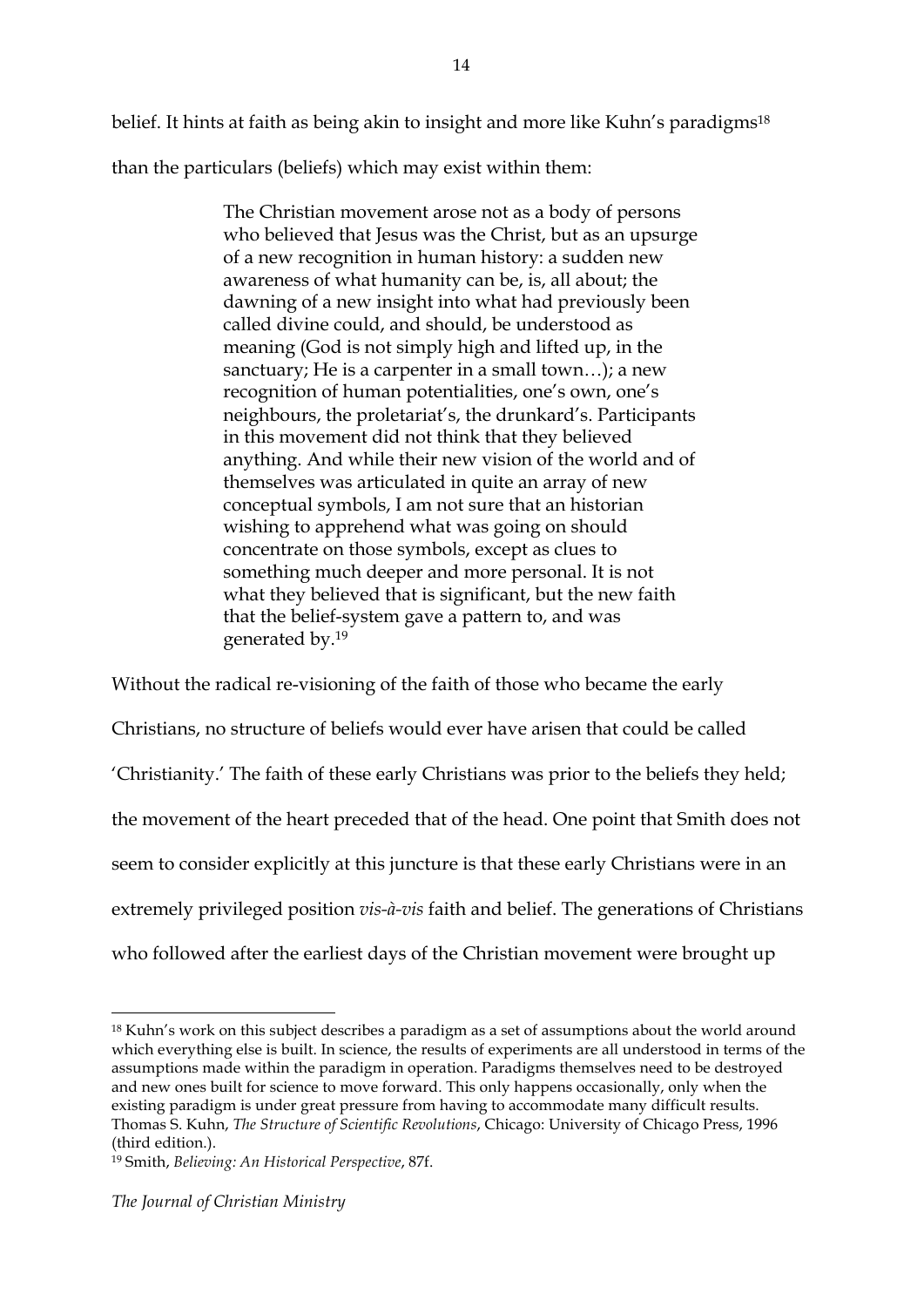within the head-structure (beliefs) which first arose from their forebears' heartresponse (faith). Later generations have to come to the logically and meaningfully prior element of faith *via* the beliefs of others.

Hick, who is generally approving of Smith's thought, also had minor reservations about his tidy account of faith and belief. Hick places a slightly different nuance on the distinction between the two, finding Smith's account of faith too empty of content. Some 'positive judgement' must be made by the faithful individual of what it is they have faith in. For Hick, Smith's analysis is broadly correct, but he cannot draw quite such a tight distinction as Smith does between faith and belief.20 Nonetheless, the distinction remains important for Hick. He makes use of a variant of this distinction when he notes that although theologies from different religious traditions can be contradictory, this is because 'these theologies describe different manifestations to humanity of the ultimate divine reality.'21 Smart's criticisms of Hick's ideas as being too theistic-centric brings him rather close to Smith. Smart simply points out the fact that theists and non-theists experience the 'ultimate' in different ways (he uses the terms 'dualist' and 'non-dualist'). These cannot necessarily be brought into complete harmony but may productively be held in tension. In this, Smart, like Smith, is putting the actual experiences of humans at the centre of his thought.22

A second quotation from *Believing: An Historical Perspective* brings us full circle in that it expresses Smith's recognition of the validity of another's faith where

<sup>20</sup> John Hick, *An Interpretation of Religion: Human Responses to the Transcendent*, New Haven: Yale University Press, 1989, esp. 158-162.

<sup>21</sup> John Hick, 'Is Christianity the Only True Religion?' in *Theology*, CI: 803 (1998), 322-30, 327. Also see Hick's *God and the Universe of Faiths*, Oxford: Oneworld Publications, 1973 (1993 reissue).

<sup>22</sup> Ninian Smart, 'Our Experience of the Ultimate,' in *Religious Studies*, 20: 1 (1984), 19-26.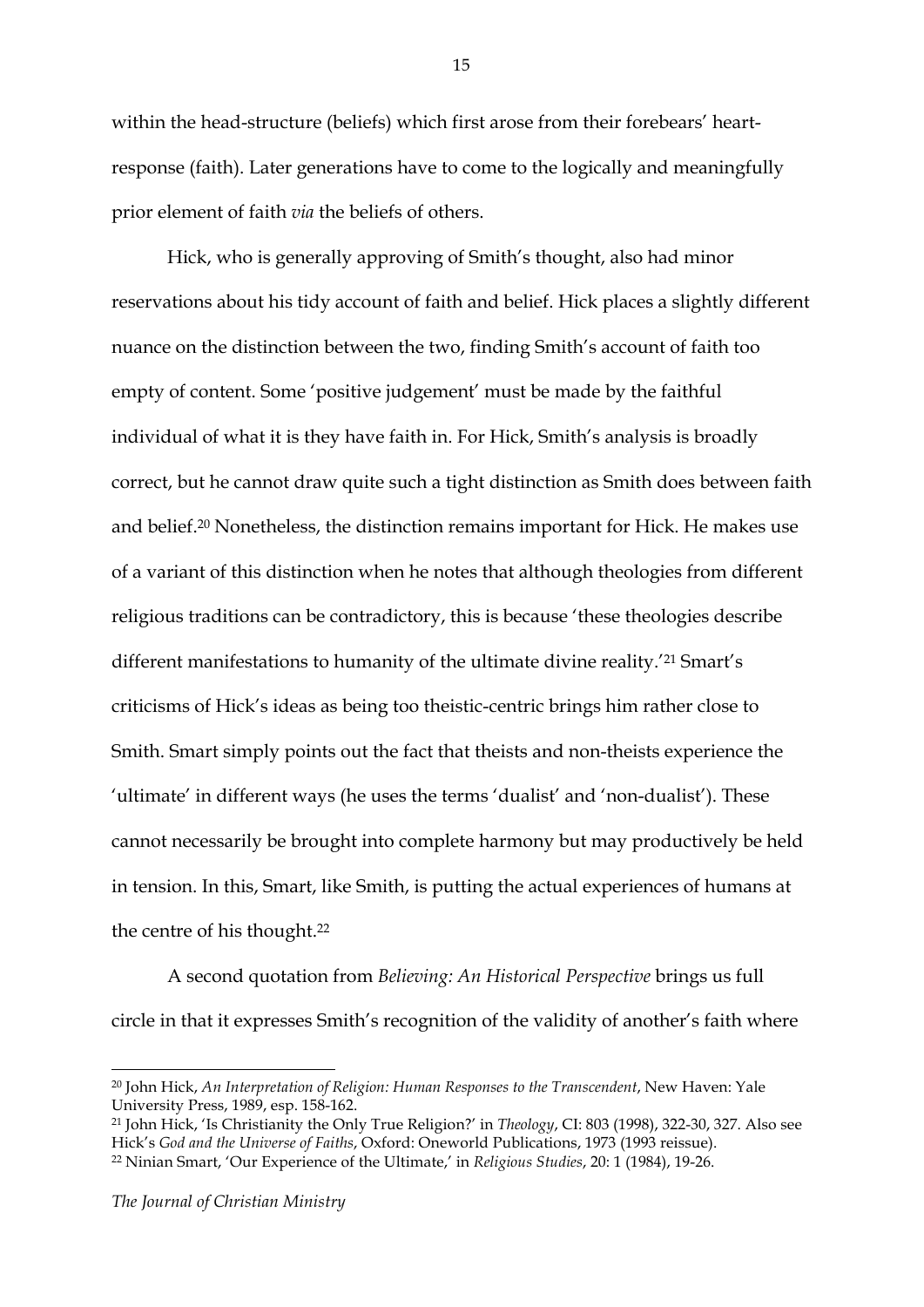the specifics of belief (howsoever formulated as recognition, opinion or imagination) are very different from his own. This quotation eloquently expresses Smith's view of faith as a human activity which itself transcends any particular religious expression (Christian, Hindu, Muslim…):

> If, as increasingly is becoming apparent, faith be a more or less universal quality – indeed, in some ways *the* final human quality -, then it is possible to re-read the New Testament in a new light. Christ came in order that men might have faith… The early Christians were unaware that other men and women in places of which they had never heard were finding faith through the Buddha, or in later centuries would find it in the Qur'an. All that they knew, and this they proclaimed, and in this they were right, was that they found it in Christ. And this news was so good that, in exultation and strength, with it they turned the world upside-down.23

There is a sense in which this quotation answers Hick's criticism of Smith's thought.

Hick wanted to be assured of some content to faith and here Smith allows for faith to

be shaped and nurtured by context. For Christians, faith is very much found in their

experience of Christ, so there is some content to specific faith. But, crucially, faith

cannot be confined to any one religious tradition, far less to any particular set of

beliefs within such a tradition. Faith may be nurtured by context, but, for Smith,

faith is still a shared human experience across religious divides.24

<sup>23</sup> Smith, *Believing: An Historical Perspective*, 93.

<sup>24</sup> This does not make 'all religions the same' but just recognises a shared human experience. If some authors make this sort of claim, it is not fair to suggest that Smith makes it. He allows Islam to be Islam and Hinduism to be Hinduism whilst recognising the fact that both (and all) traditions are composed of human beings in all their similarities and differences. Peter Donovan rehearses arguments against all religions being considered 'the same' in 'The Intolerance of Religious Pluralism,' in *Religious Studies*, 29: 2 (1993), 217-29 where Smith is mentioned in passing. Robert E. Florida makes this criticism specifically of Smith when he criticises him for apparently making Buddhists into theists in his 'Theism and Atheism in the Work of W. C. Smith: A Buddhist Case Study,' in *Buddhist-Christian Studies*, 10 (1990), 255-62. Smith protested that this was not what was intended but rather that he intended his work to encourage a move away from focusing on the question of theism or atheism and to move the focus of the study of religion to the question of faith. See Smith's 'Response to Robert E. Florida,' in *Buddhist-Christian Studies*, 10 (1990), 263-73.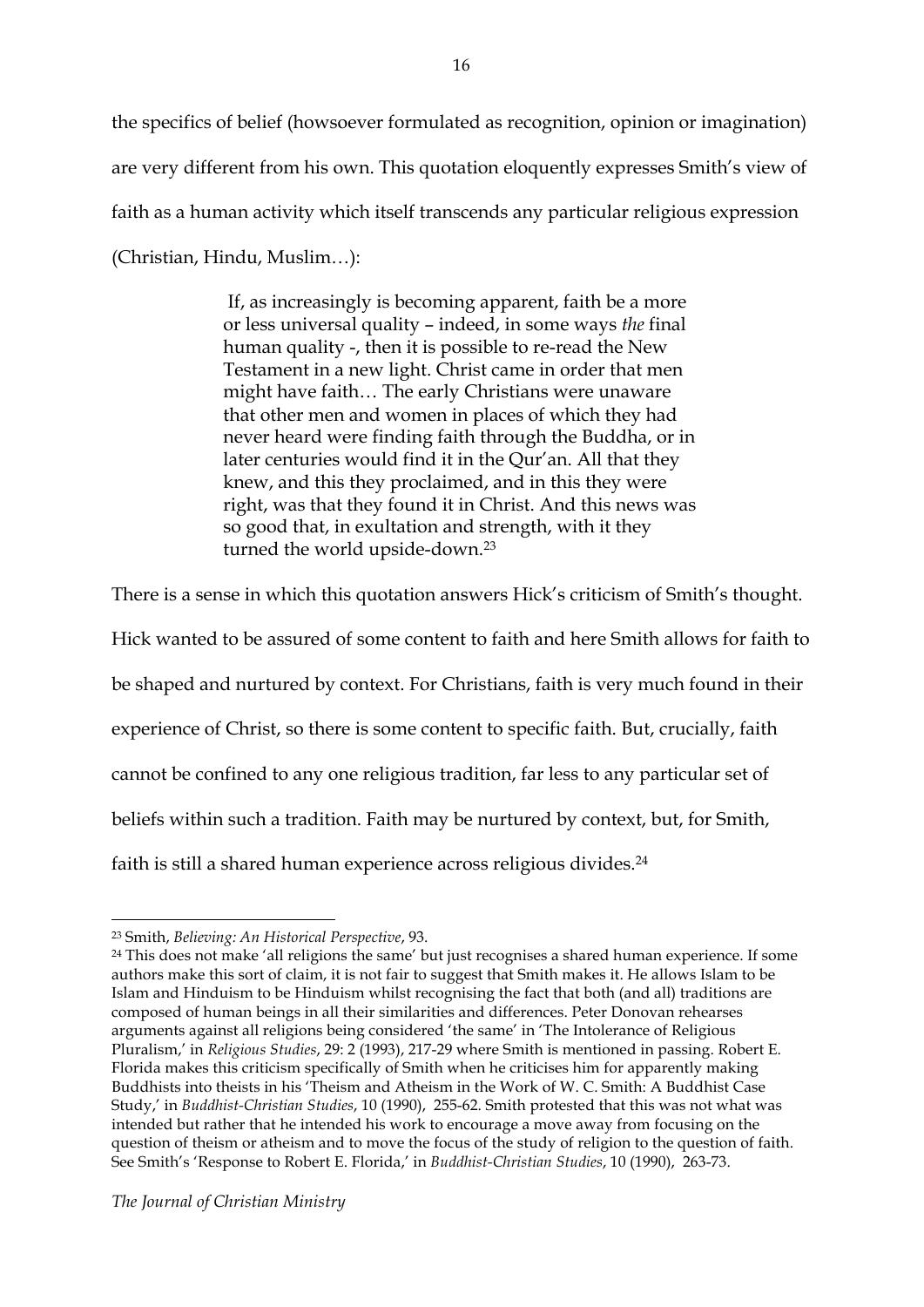Wainwright offers a critique of Smith's thought that is somewhat similar to our critique above, about the relationship of faith and belief in the early church *vis-àvis* the later church. He comments that 'Faith is a human experience and no genuinely human experience is completely unarticulated. In particular, religious experience is not some kind of raw data or impression which is logically prior to any sort of conceptual articulation.'25 In other words, Wainwright is arguing that Smith cannot truly separate out faith from belief because the only sort of faith available to a human is an articulated faith. Faith necessarily finds out what it believes and cannot, in fact, exist without finding this out. It is possible to offer a challenge to Wainwright not from philosophy, but rather from temperament. It is likely to be the case that there are people, maybe Wainwright is one of them, who find their faith most fully and most beautifully worked out through a precise analysis of what one does and does not believe. But there are others, and I include myself in this category, for whom this is not the case. Holloway talks about the idea of the 'maybe.'26 This 'maybe' appears to become a sacred thing for Holloway. Although he seems very unsure of what he believes, no reader of his most recent book, *Leaving Alexandria*, can be left in doubt that here is a man of faith. It is painful and broken faith, but faith it is. The ability to stand on the edge of uncertainty and to resist the urge to claim certainty one way or the other, to paraphrase Holloway, seems to me a more eloquent expression of faith than the need to articulate what one believes or does not believe.

<sup>25</sup> William J. Wainwright, 'Wilfred Cantwell Smith on Faith and Belief,' in *Religious Studies*, 20 (3), 353- 66, 357.

<sup>26</sup> Richard Holloway, *Leaving Alexandria*, Edinburgh: Canongate, 2012.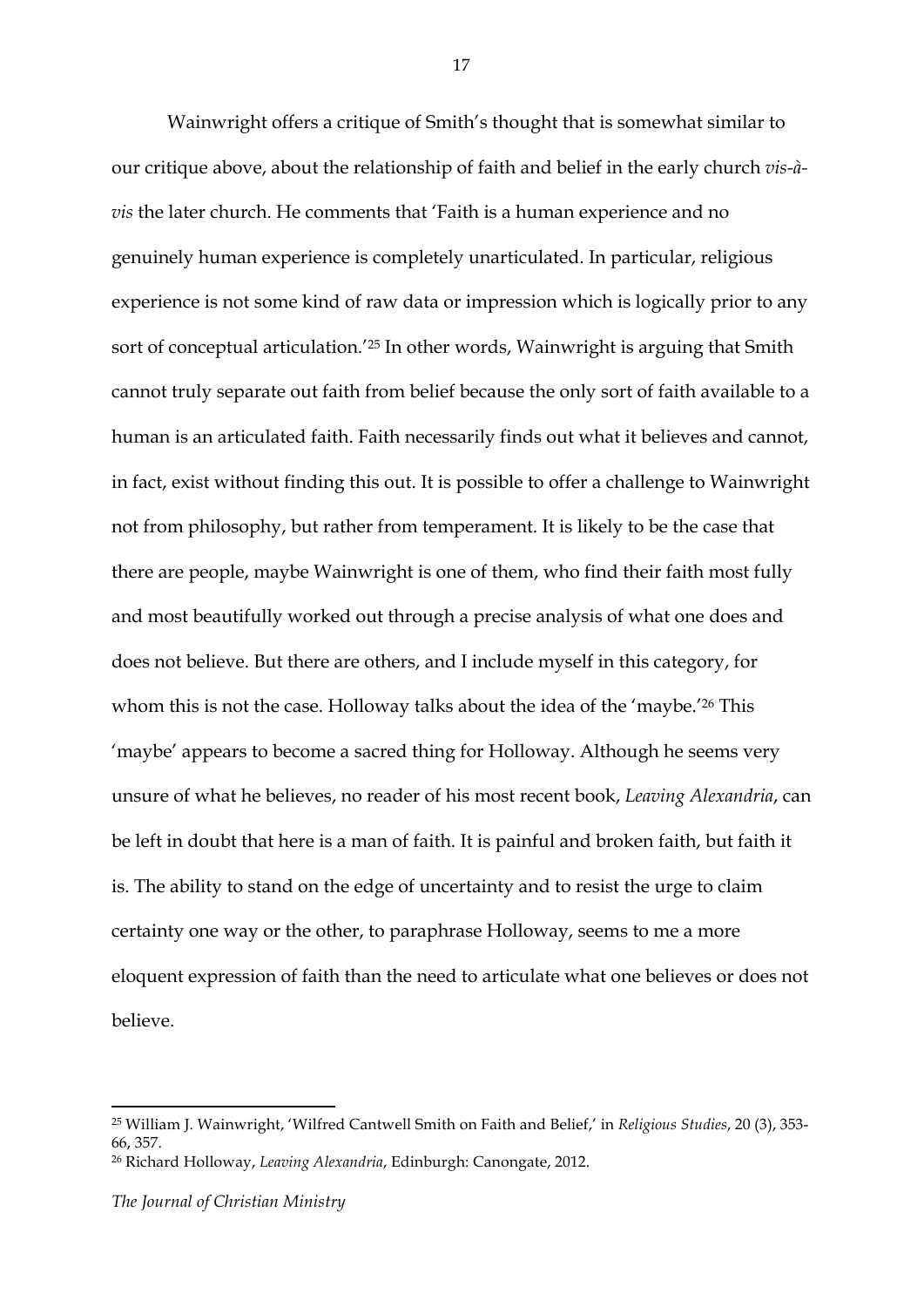To return to Smith's words, already quoted above, 'All religions are new religions, every morning. For religions do not exist up in the sky somewhere, elaborated, finished, and static; they exist in men's hearts.'27 Faith is a movement of the heart. But a movement to what? From what? In the NT, πιστις exists often, as noted above, without an object. No object is necessary, no movement necessarily clearly defined. For faith is about transcendence. In faith, with faith, humans reach beyond that which they know in any objective sense towards that which they know they cannot fully know in any sense at all. Yet rather like love, although never fully known, faith can be seen in its effects.28 For those who have faith, it is this reaching beyond that which is readily seen in the mundane that gives transcendent meaning to all things: 'a meaning that is profound and ultimate, and stable no matter what may happen to oneself at the level of immediate event.'29 Although this may be a somewhat idealised vision of faith, if we cannot ever fully express it, this at least shows faith's essence. It also shows how different it is from belief. In making faith explicable, neat, delineated, belief necessarily makes it also mundane. But the mundane can neither capture nor contain the transcendent and thus belief never fully articulates faith, but only interprets, at best symbolically. That these symbols sometimes come to be thought of as ultimate truth in themselves and come to be equated with faith is to the detriment of religion in general and the detriment of erstwhile faithful humans in particular. Alas, notes Smith, since the rise of science and the objectification of truth, this has all too often been the case. It has led, amongst other things, to the modern, delineated idea of 'religions' based on

<sup>27</sup> Smith, 'Comparative Religion,' 142.

<sup>28</sup> Smith, *The Meaning and End of Religion*, NY: Mentor Books, 1964, 168f.

<sup>29</sup> Smith, *Believing: An Historical Perspective*, 93.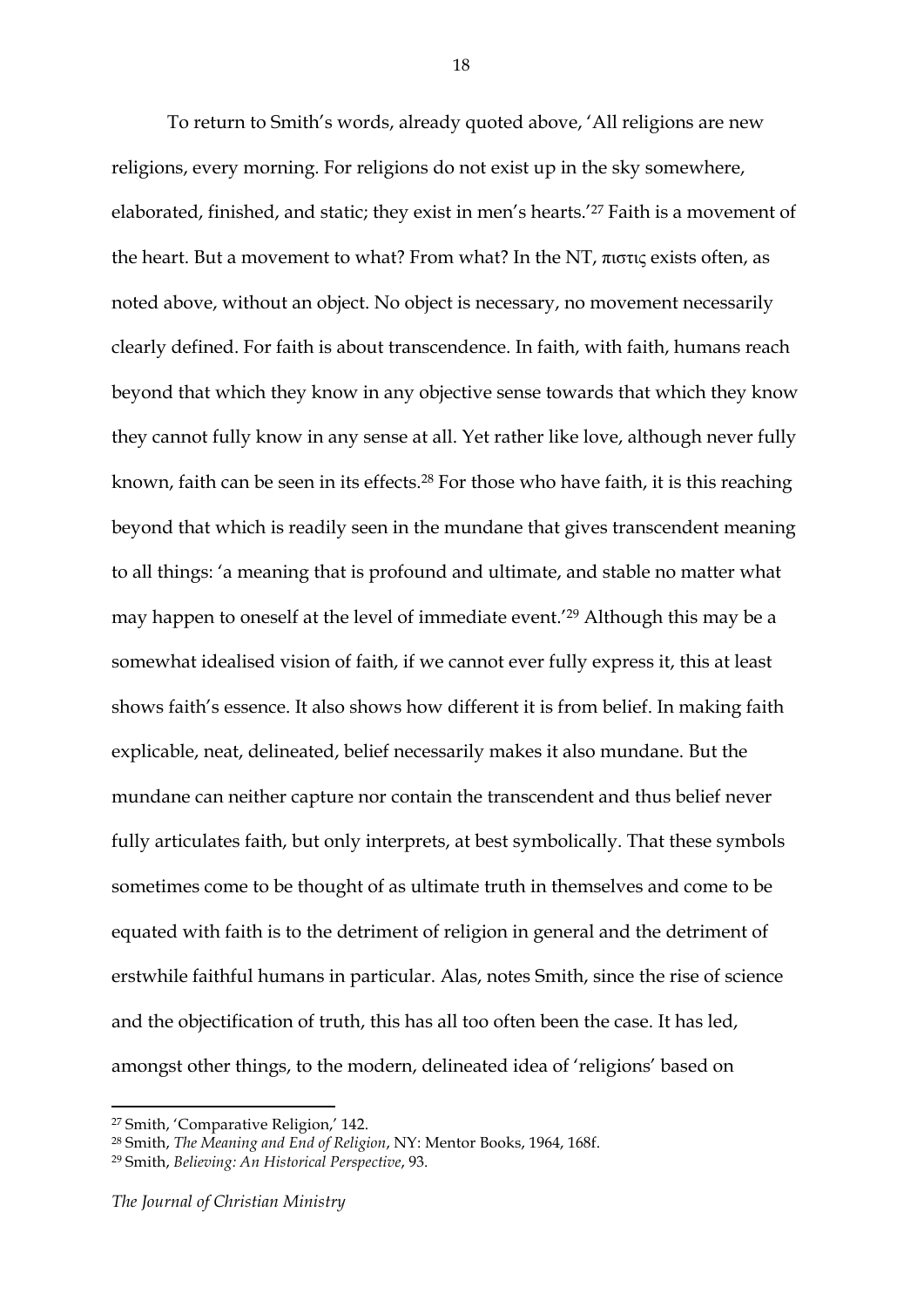particular sets of codified beliefs. Religions themselves, even in the sense of cumulative tradition mentioned above, are a modern conceptual aberration from the historic norm. Once-upon-a-time such codifications were the exception rather than the rule.30

It is for me very personally true that the experience of my curacy made faith mundane in that I felt expected to objectify ultimate truth in a clearly defined and delineated manner. I felt expected to give a good deal of content to a faith that ultimately seemed false. And this was not a truth affirming experience. Although I indicated above that I never felt I had a theologically 'safe space' to explore these issues, I must surely take the responsibility for not seeking out more of a safe space in which to do this. I should have tried harder on this point. Maybe I could have tried harder too, for in my heart of hearts, I knew that faith was about transcendence and that transcendence was far beyond the prescriptions and proscriptions of what I felt I was trapped in. This was clearly the case in the last few months of being a curate. Above, I alluded to the fact that was involved in a conversion in the last few weeks of being employed by the Church. The powerful moment of this was technically a breach of the Church's rules, when I gave communion to an individual who was not confirmed. Yet it was the transcendent nature of this small service, conducted just between the two of us in my living room that was a moment of turning around in her life and of reaching out to the divine, the Transcendent Other. One other occasion from these last few months was the private blessing of their relationship carried out for a homosexual couple. This was also a breach of the church's rules. But it was also a moment when it was possible to reach out and touch

<sup>30</sup> Smith, *Meaning and End of Religion*, 44-7.

*The Journal of Christian Ministry*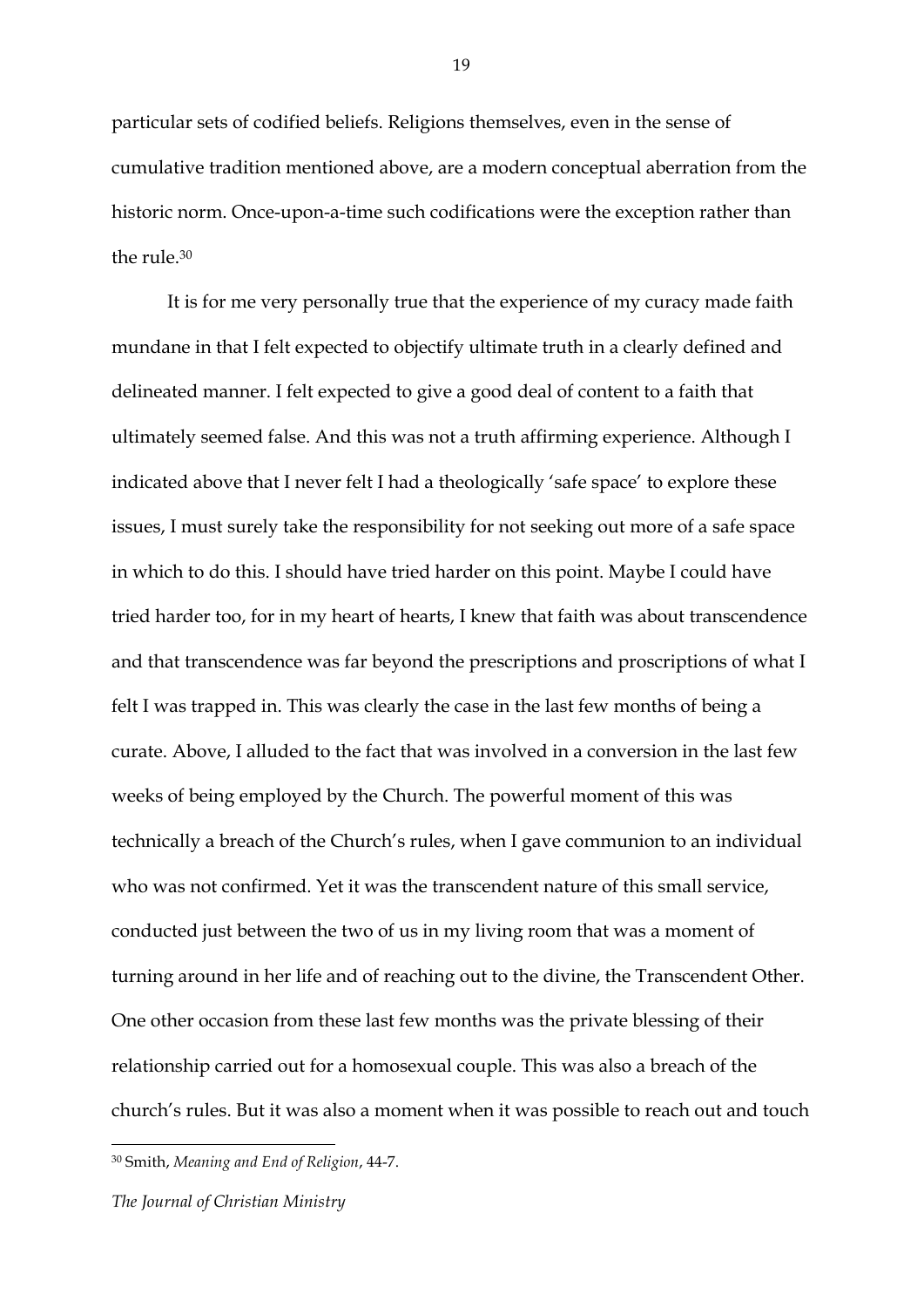the Transcendent through a very simple and common human situation, given extra beauty and joy by the addition of a heartfelt religious, spiritual dimension. This more major departure from the church's rules on my part, just like my minor transgression over communion, felt truer than so many other things that I did, and certainly truer that the things I said. The reason for this seems obvious now. Both the communion service (which was a spontaneous suggestion from me) and the blessing (which was planned and was a request from them) were acts of the heart. They were faith in action. Action is the trust content of faith.

#### **Conclusions: In praise of doubt**

Throughout this essay, we have noted a number of agreements between Smith and other thinkers. About Smith's conceptualisation of faith and belief there is the ring of truth; it seems to be the way in which those of faith experience the world to be. It is certainly close to my experience, broken and inadequate though that may be. As we draw this essay to a close, it is worth quoting from Duffy who describes his experience of losing his faith and then finding it again in terms of realising the difference between faith and belief, and of realising the place that transcendence plays in faith.

> …now I know that faith is a direction, not a state of mind; states of mind change and veer about, but we can hold a direction. It is not in its essence a set of beliefs *about* anything, although it involves such beliefs. It is a loving and grateful openness to the gift of being. The difference between a believer and a non-believer is not that the believer has one more item in his mind, in his universe. It is that the believer is convinced that reality is to be trusted, that in spite of appearances the world is very good. When we respond to that good, we are not responding to something we have invented, or projected.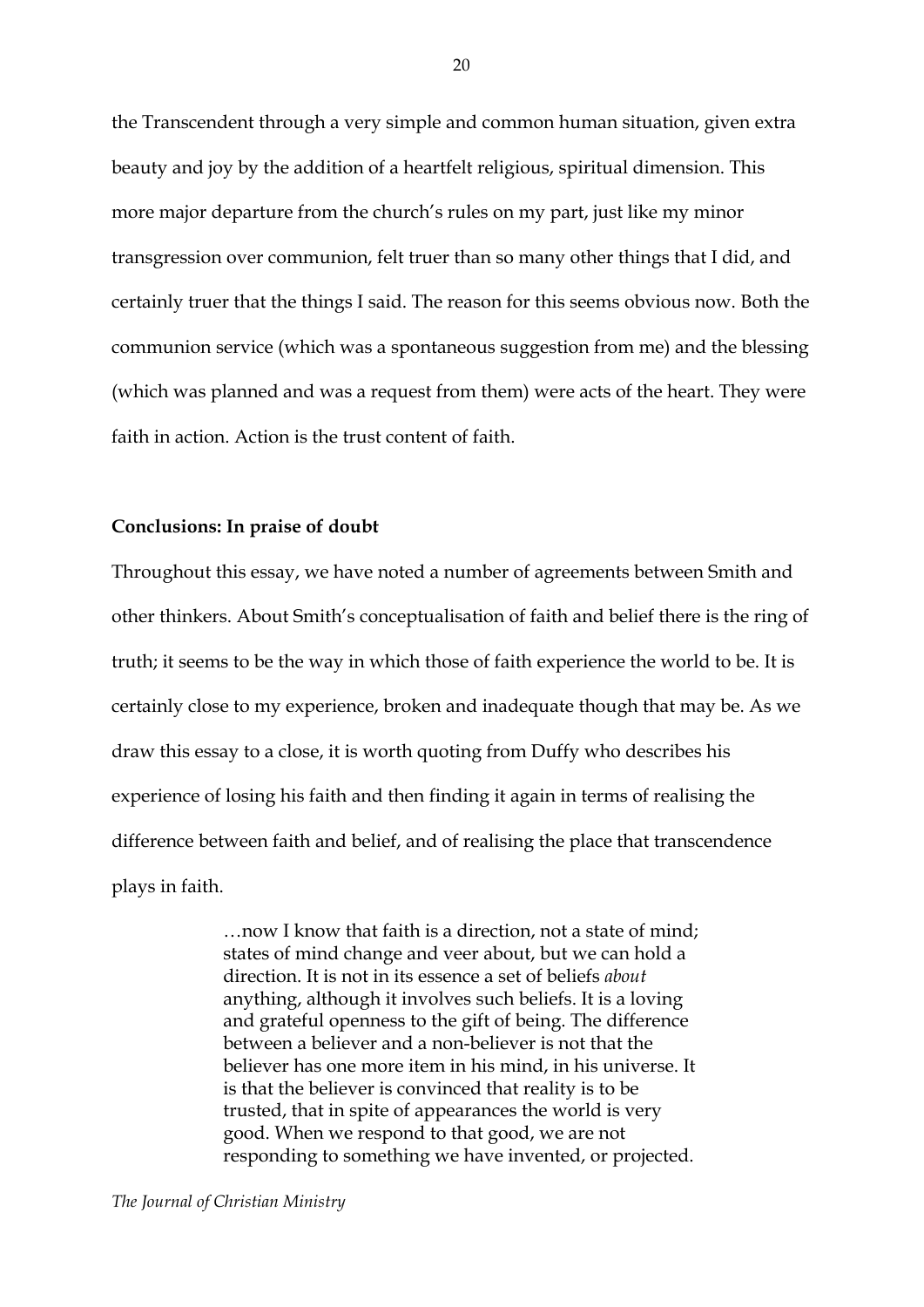Meaning is not at our beck and call, and neither is reality. When we try to talk *about* that reality we find ourselves talking *to* it, not in philosophy, but in adoration…31

Too often it is assumed that religion is to be equated with the codified list of beliefs that can be found in so many introductory textbooks. This is not to underestimate the value of such codifications for scholars in their studies or for the believer seeking guidance. Nevertheless, such lists are secondary. The guidance sought by a believer in consulting any codified list of beliefs will aim, I will be so bold as to say *should* aim, at something beyond the list. The aim will be to develop faith. Faith is, or at least should be, more important than belief both to scholar and to believer, for it is faith, not belief, which is the true heart of what it is to be 'religious.' It is with faith that believers ('faithers'?) really come to an understanding of the universe and their place within it. Thus, it is by studying faith that scholars will come to the deepest understanding of how believers see themselves and the world and of what any particular religion actually is. Humanity, the experience of being human in the face of reality, of trying to discern and to live with and by ultimate truth, is at the centre of understanding religion. Individuals can and do aim at ultimate truth, and religion is best understood by the study of those who so aim. Humanity and the human experience is at the centre of any understanding of religion precisely because faith is more important than belief.

Faith and doubt are often seen as two polar opposites. People of a very certain faith in, say, Christianity, can be dismissive of doubters, especially if the doubter is doubting whilst claiming allegiance to the faith of the person sure in their own faith. Equal though different frustration is also shown by those on the other end of sure

<sup>31</sup> Eamon Duffy, *Faith of Our Fathers*, London: Continuum, 2004, 8f.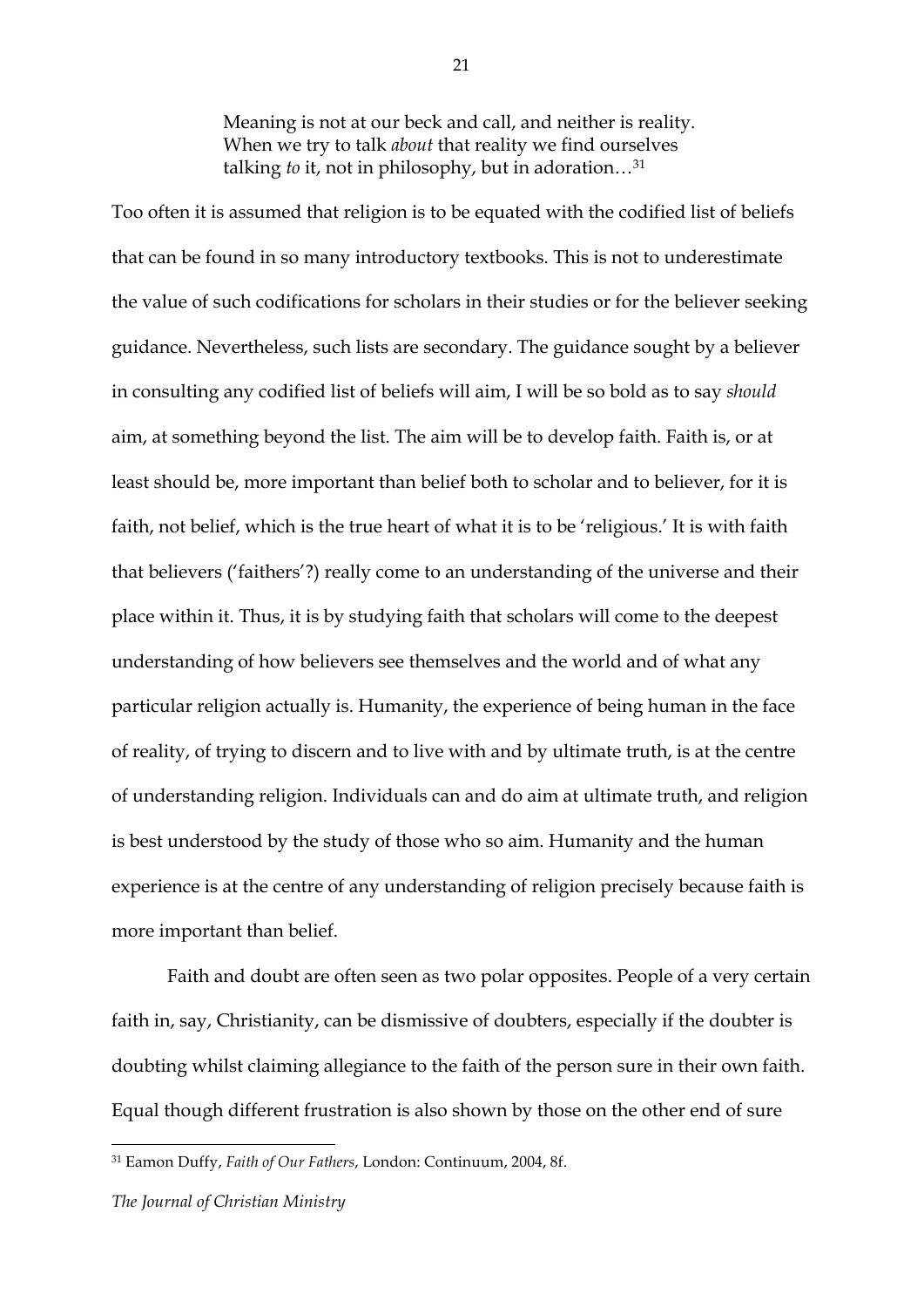faith, by those who are certain that all (religious) faith is tomfoolery and, at best, delusion. That people of such opposite faiths, the one faithfully proclaiming their Christianity and the other proclaiming their atheism, can both feel similar things about the same doubter suggests that doubt is, or can be, an opposite to faith and yet also that it is not the opposite as usually understood. It is the opposite in the sense that it does not proclaim the certainties of the extremes of faith, either for or against religion. In fact, doubt is only the opposite of faith in the very specific instance of the person who is certain in their faith, whose faith brooks no doubt. This suggests that doubt is actually the opposite of certainty rather than being the opposite of faith. Doubt is never, in a formal sense, the opposite of faith. It coincidentally appears this way when faith and certainty coincide. But the doubt that the person of certain faith (whether religious or atheistic) despises is never the opposite of his faith, but rather of his certainty.

Action, not thought, is the key to faith and in this, doubt plays a vital role. It doubt about the previously imposed words and thought systems (whether selfimposed or imposed by external authority) that enables the human to rise above these systems to behold the truth of the Transcendent Other and to be bold enough to act on this perception, oblique and inchoate though it may be.

Lord, grant me a doubting heart that I may have faith!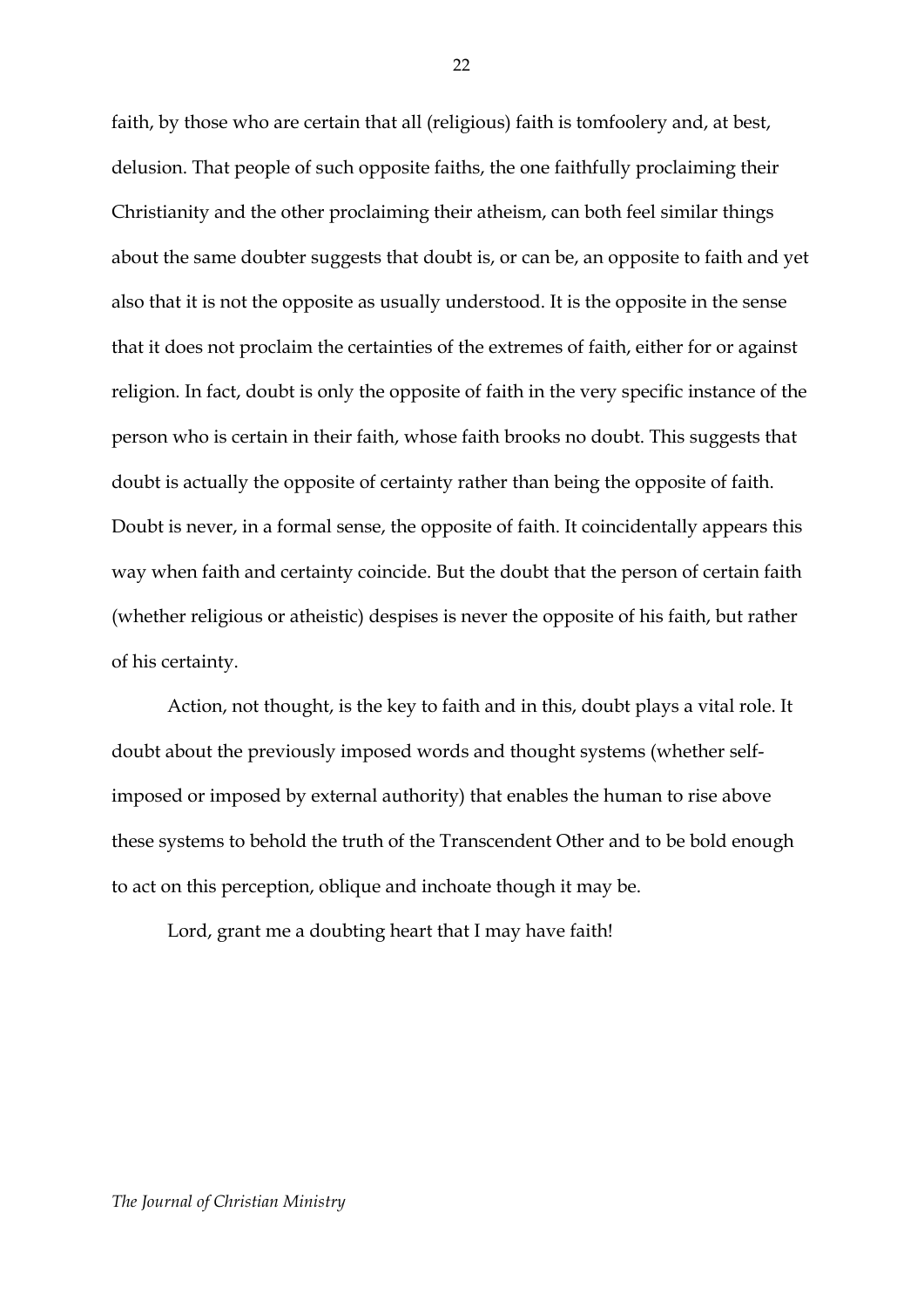# **Bibliography**

Clement of Alexandria, *The Stromata*, II.4. Quoted as the 'Patristic Reading' in the *American Theological Inquiry*, 5 (1), 2012, 1f

Donovan, Peter, 'The Intolerance of Religious Pluralism,' in *Religious Studies*, 29: 2 (1993), 217-29

Duffy, Eamon, *Faith of Our Fathers*, London: Continuum, 2004

Florida, Robert E., 'Theism and Atheism in the Work of W. C. Smith: A Buddhist Case Study,' in *Buddhist-Christian Studies*, 10 (1990), 255-62.

Hick, John, 'Is Christianity the Only True Religion?' in *Theology*, CI: 803 (1998), 322- 30

Hick, John, *An Interpretation of Religion: Human Responses to the Transcendent*, New Haven: Yale University Press, 1989

Hick, John, *God and the Universe of Faiths*, Oxford: Oneworld Publications, 1973 (1993 reissue)

Holloway, Richard, *Leaving Alexandria*, Edinburgh: Canongate, 2012

Knitter, Paul F., *Jesus and Other Names: Christian Mission and Global Responsibility*, Oxford: Oneworld, 1996

Knitter, Paul F., *No Other Name? A Critical Survey of Christian Attitudes Towards World Religions*, London: SCM Press, 1985

Nichols, Aidan, *Discovering Aquinas*, London: Darton, Longman and Todd, 2002

Rahner, Karl, (translated by William V. Dych), *Foundations of the Christian Faith: An Introduction to the Idea of Christianity*, NY: Crossroad, 1989

Smart, Ninian, 'Our Experience of the Ultimate,' in *Religious Studies*, 20: 1 (1984), 19- 26

Smith, Wilfred Cantwell, 'Comparative Religion: Whither – and Why?' in Willard G. Oxtoby (Ed.), *Religious Diversity: Essays by Wilfred Cantwell Smith*, NY: Harper Forum, 1976 ,138-157

Smith, Wilfred Cantwell, 'Participation: The Changing Christian Role' in Willard G. Oxtoby (Ed.), *Religious Diversity: Essays by Wilfred Cantwell Smith*, NY: Harper Forum, 1976, 117-37

*The Journal of Christian Ministry*